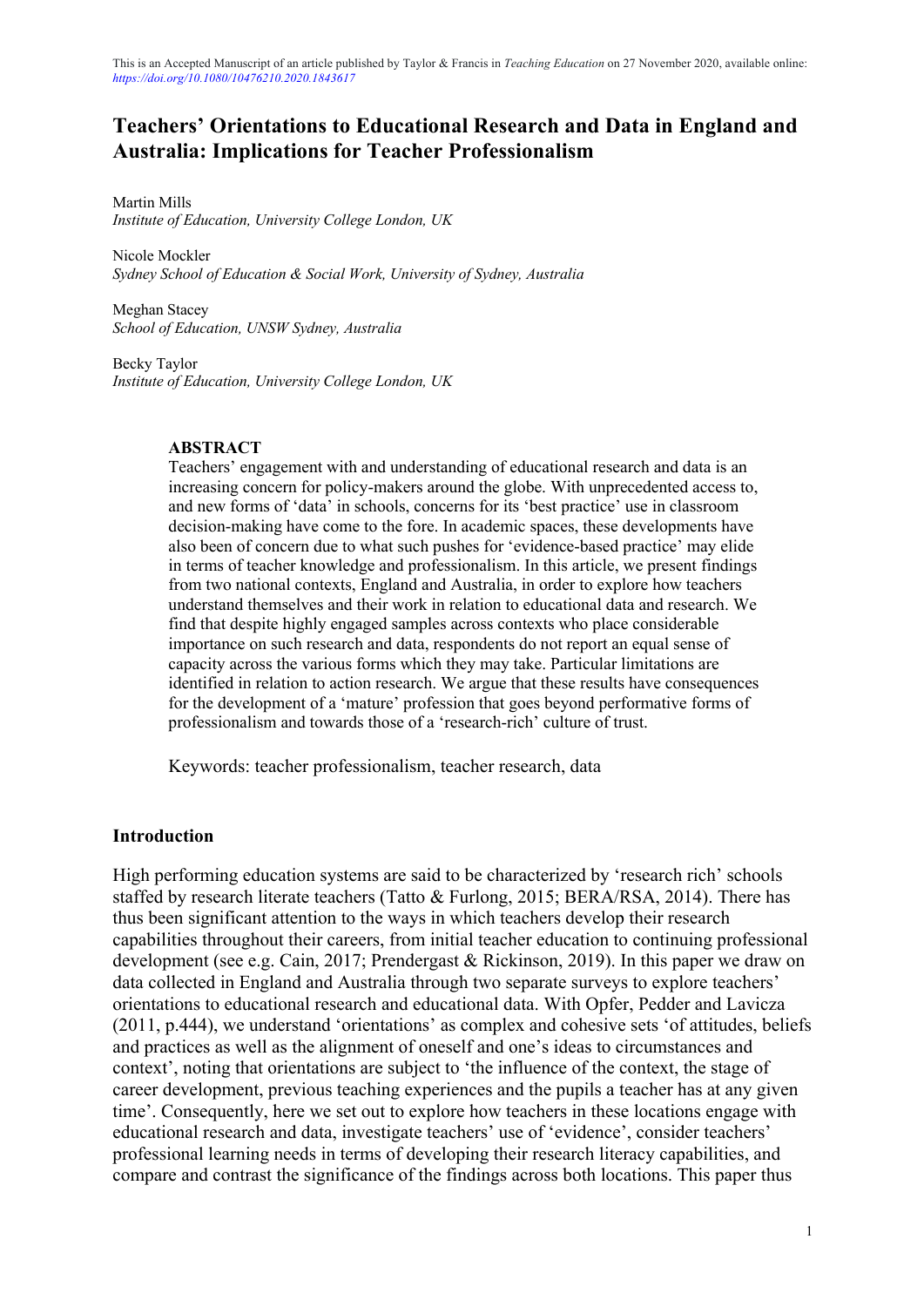attends to the attitudes, beliefs and practices reported by participating teachers in relation to educational research and data, and to contextualise these with reference to the two policy contexts in which they are located. Furthermore, we understand 'data' as taking both quantitative and qualitative forms, becoming 'evidence' when it is used to make a claim in service of an argument or finding. 'Research', meanwhile, is when such processes of data collection and transformation into evidence are systematic and understood in relation to existing findings. The analyses we present in this article indicate that teachers across both contexts regard 'research' as important and feel confident to use 'data' as 'evidence' to influence teaching. However, despite this commitment, they do not see themselves as being good at designing their own research projects and report having had little professional development on research.

In this paper our concern with research and professionalism is aligned with the views of Sachs (2016), who has argued that a mature profession is research literate. The paper thus explores how confident teachers in England and Australia are to engage in research, the support they receive to develop their skills in and expertise with research, how they use and access research and their reasons for engaging in research. Answers to these questions go some way to understanding the extent to which the respondents to our surveys could be considered as part of a mature teaching profession.

In comparing the two locations of England and Australia (bearing in mind that there are differences across the State jurisdictions in Australia) we hope to encourage 'policy learning' rather than policy borrowing, which has so often been the case with the two sites considered here (see Lingard 2010; also Phillips, 2000). With England being a common 'reference society' (Lingard, 2010, p. 143) for Australian education policy, exploring data from these two settings side by side provides a window into how teachers' understanding and activity related to research, data and evidence can 'travel', (re)articulated in the context of local conditions. We also want to acknowledge here that 'policy borrowing' and indeed 'policy learning' have both been at the heart of debates about the nature of educational research and teachers' research engagement. For example, in the moves towards evidencebased teaching, as we discuss below, research evidence is often decontextualised and assumed to be easily replicated elsewhere. Here, we present data from both countries so as to enable an empirically grounded examination of trends in teachers' research engagement in two distinct, yet not entirely dissimilar, national contexts of neoliberalisation (Peck, 2010). In doing so, we aim to avoid what Ball, drawing on Jessop, Brenner, and Jones (2008), refers to as 'the fallacy of methodological territorialism' (Ball, 2012, p. 93).

A concern with teachers' engagement with research is not new in either location. The capacity of action research/practitioner inquiry to contribute to teacher professional learning, professional renewal and a kind of democratic professionalism has driven traditions of this work since the 1970s in the UK (e.g. Stenhouse, 1979; 1981) and 1980s in Australia (e.g. Kemmis, 1988). What is new is the policy context. While the practitioner inquiry approach was about teachers 'knowing their own knowledge' (Cochran-Smyth & Lytle, 1993; 2009) and enhancing their professional judgement, the current political and policy context is one focussed on data and evidence (Hargreaves & Fullan, 2012; Helgetun & Menter, 2020; Ladwig, 2018). This new conceptualisation has more of a pragmatic problem-solving edge to  $it - a$  'what works' agenda – while traditionally practitioner inquiry has been more about the problematisation of practice. We are mindful of Gore's (2020) caution of the pitfalls of both research-informed and inquiry-oriented practice which, when framed by such an agenda, can operate more as de-professionalising forces than as sources of professional growth and renewal.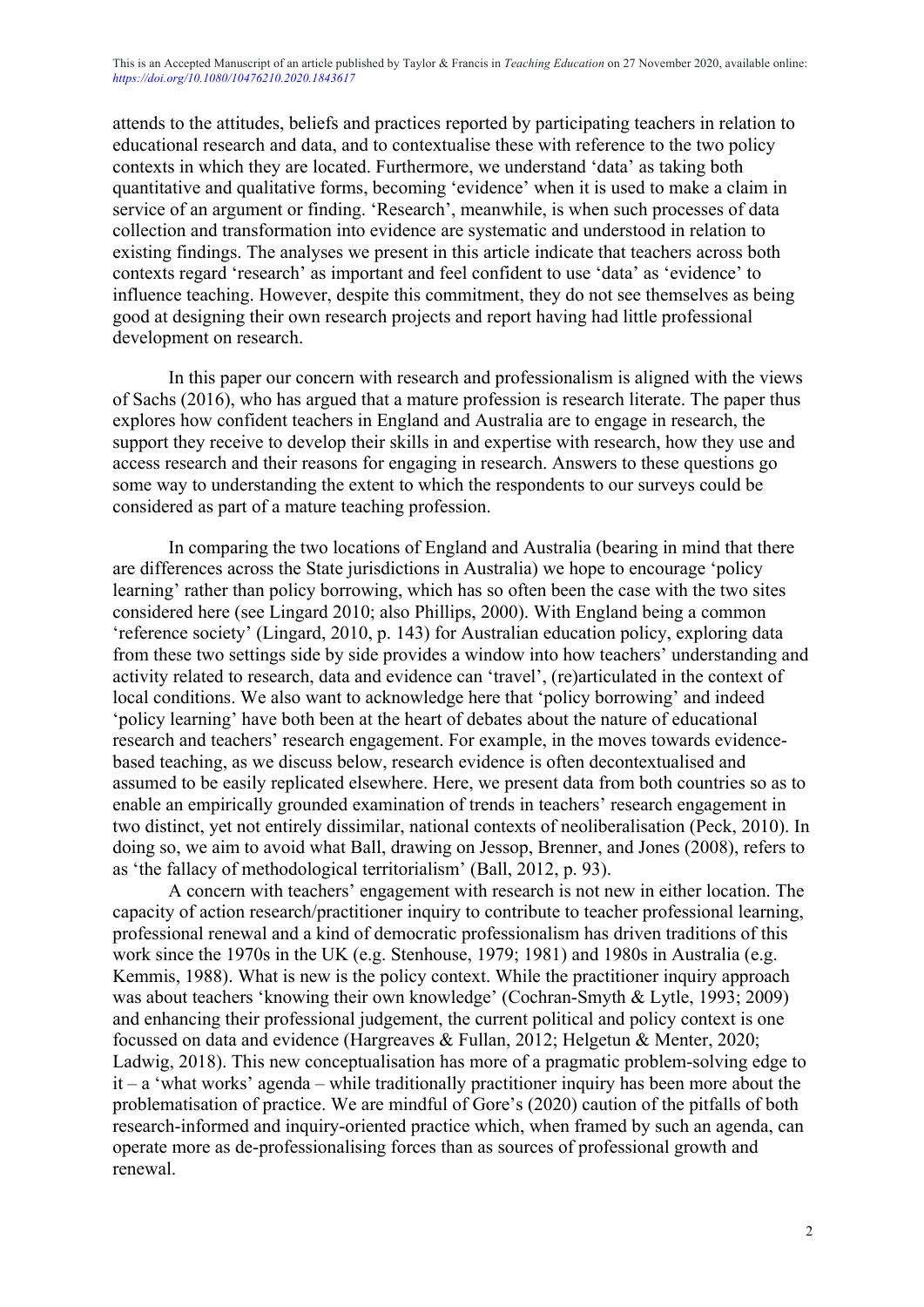This policy context operates in both countries and impacts how research engagement is practised by teachers. Hence, in both countries there has been a significant focus on: introducing practices that research has 'proven' to work elsewhere (usually relying solely upon randomised controlled trials or meta-syntheses); 'studying' evidence that matters, for example academic outcomes, at the expense of developing teachers' capacities for engaging in research (e.g. see DfE, 2019a, 2019b; in Australia see Teacher Education Ministerial Advisory Group (TEMAG), 2014); and reducing research to 'tips for teachers'. In England, the focus has played itself out in the calls for evidence-based teaching. For example, in the Government white paper Educational Excellence Everywhere (DfE, 2016, p.37), the DfE committed to increasing teachers' access to 'high quality evidence' and 'training' to understand and apply it. This focus on evidence-based teaching, argue Helgetun and Menter (2020, p.2), is confirmation that 'we are now in an "evidence era", where actions are justified through a language shrouded in talk of research, data, and best practice'.

Research, however, is not an uncontested practice in the lives of teachers. Much of the scholarly literature advocates for teachers to become more research literate, to facilitate what has been referred to as a 'self-improving education system' (Sachs, 2016; see also White, Down, Mills, Shore, & Woods, 2020). While this would seem to align with pressures emanating from policy for teachers to become 'data literate' (AITSL, 2011; DFE, 2011), that alignment – or not – is very much shaped by understandings of what constitutes research and what data are considered important for teachers to collect and analyse.

In this paper we work with and expand upon the constructs of 'research' in the BERA/RSA (2014) report:

**Educational research** constitutes 'any deliberate investigation that is carried out with a view to learning more about a particular educational issue';

**Research literacy** 'refers to the extent to which teachers and school and college leaders are familiar with a range of research methods, with the latest research findings and with the implications of this research for their day-to-day practice, and for education policy and practice more broadly';

**'Research-engaged'** entails 'the involvement of teachers and school and college leaders in the doing of research';

**'Research-rich'** is where 'schools and colleges encourage innovation, creativity and enquiry-based practice, enabling teachers and leaders to drive change, rather than have it "done" to them' (p.40).

Working with the BERA/RSA constructs, teachers who are research-engaged go beyond the requirements of research literacy (being able to identify, critique and integrate appropriate research to enhance the effectiveness of their own teaching and learning practices, benefitting both students' outcomes and well-being, and teachers' own professional development) to conducting their own research.

Furthermore, we go beyond notions of data employed in educational policy in both Australia and England. Within such a policy environment data usually refer to numbers (or other indicators) that demonstrate students' levels of performance against a range of markers determining acceptable levels of, for example, academic achievement, absenteeism and behaviour. Teachers (and principals) are expected to analyse these data to change classroom practice, sanction or praise students, or introduce school-wide reforms (see e.g. Mills, Howell, Lync, & Dungan, 2019; Stevenson, 2017). However, this limited understanding of data precludes engagement with rich forms of data that can emerge from well thought out research and inquiry into practice. As commented in the BERA/RSA (2014, p.11) report: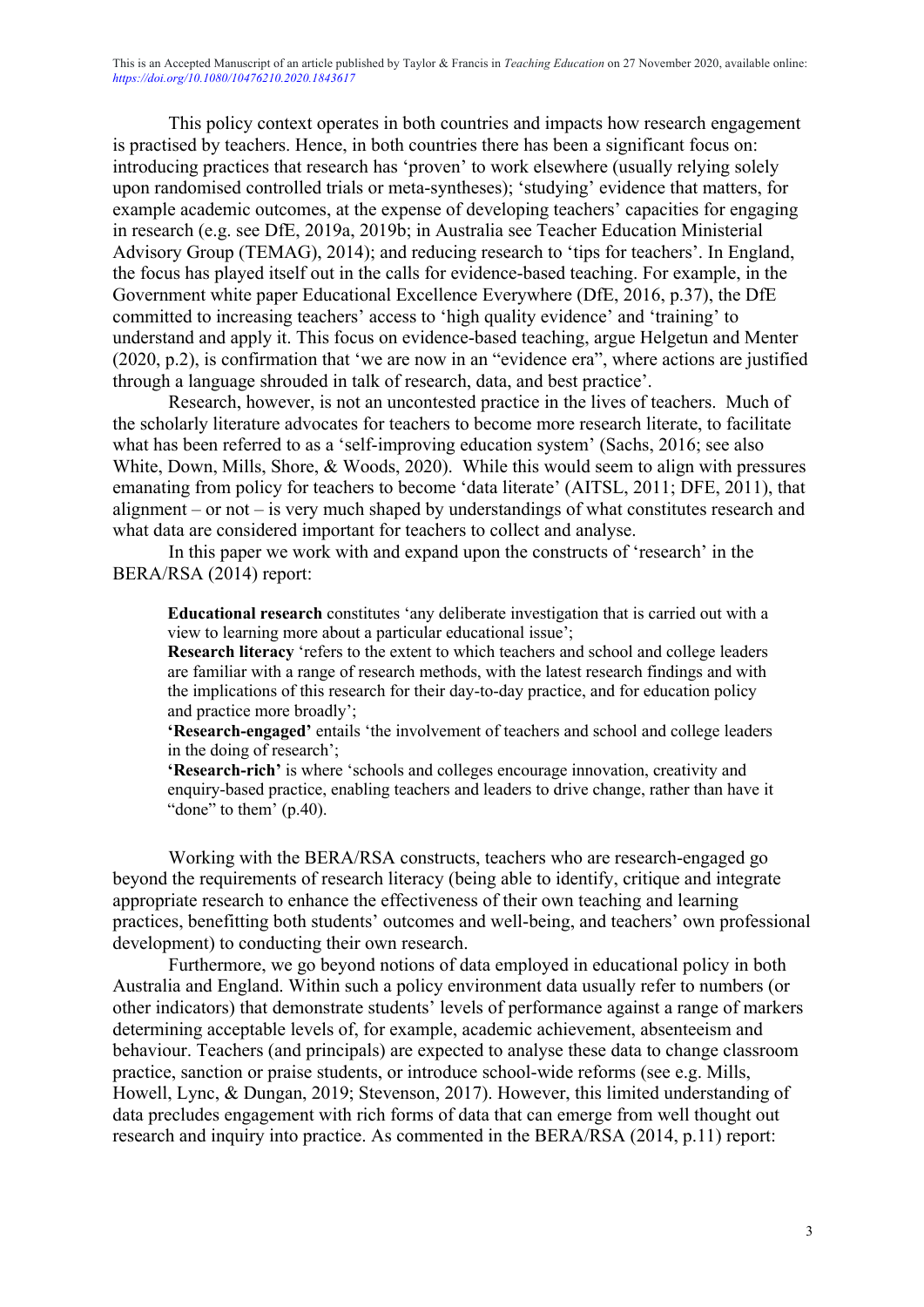…many of those who contributed to the Inquiry are deeply concerned by the emergence of an environment, often narrowly data-driven, that appears to militate against teachers' engagement in more open forms of research and enquiry.

This data-driven approach to teaching is grounded in notions that within teaching there exist 'best practices' – practices which are effective regardless of context. While we do not focus on 'best practice' in this paper, it is inextricably linked with understandings of research and data. Papanastasiou (2019) has argued that the concept of 'best practice' has worked as a governing practice linked to what has been referred to as 'governing by numbers' (see for example, Rose, 1991). Papanastasiou (2019, p. 17) has contended that within dominant notions of best practice 'complexity is simplified and uncertainty is downplayed', while Mockler and Groundwater-Smith (2018) have drawn links between current deployments of 'best practice', 'evidence-based practice' and 'what works' in education in terms of this simplification of complexity and uncertainty.

There is much at stake in relation to how systems, schools and teachers engage with this drive towards limited and narrow conceptions of research, data, and best practice. In particular, and the focus of this paper, is the ways in which current research practices in schools shape dominant constructions of teacher professionalism. Hence we situate the data presented in this article alongside considerations of the ways in which teacher research engagement in England and Australia may be seen as a pathway for professional knowledge building (Cochran-Smith & Lytle, 1993), teacher professional learning and development (Groundwater-Smith & Mockler, 2009), professional renewal (Sachs, 1997), professional, personal and political transformation (Noffke, 1997), and broader democratic and transformational possibilities for schools and teachers (Zipin & Hattam, 2009).

### **Professionalism and research engagement**

Teacher professionalism and engagement in research and inquiry have a reciprocal relationship. Much has been written about the 'de-professionalisation of teaching', its ideological character (Smaller, 2015) and the ways in which particular conceptions of professionalism can undermine teachers' autonomy, judgement on education matters and considerations about the broader moral purposes of education (see e.g. Moore & Clarke, 2016). Such constraining conceptions can be seen in the ways that teaching is increasingly regulated through professional standards. Standards, Sachs (2016) argues, work to create 'controlled or compliant professionalism,' which she sees as being 'risk averse' (p. 423). Within this conceptualisation of teacher professionalism, teachers are encouraged to not think for themselves, to not challenge policy (or research for that matter) that they deem not to be in the best interests of students, and to not innovate.

Such a narrowing of practice is further advanced through the turn towards 'what works' in education. This turn is epitomised in the current emphasis on developing prospective teachers' practical skills rather than their engagement with the various disciplinary analyses of education (e.g. sociology, history and philosophy of education) and with research methodologies in education. In England, this has been apparent in the devaluing of university studies in initial teacher education (to the extent that it is even possible to acquire a teaching qualification without enrolling at a university!) (Mayer & Mills, 2020). Within the multiple routes possible to become a teacher in England (Whiting et al., 2018), including those that do not have any involvement with universities or academic researchers, and because of the turn to 'what works' there is great variation in the levels of research literacy that intending teachers develop (Carter, 2015).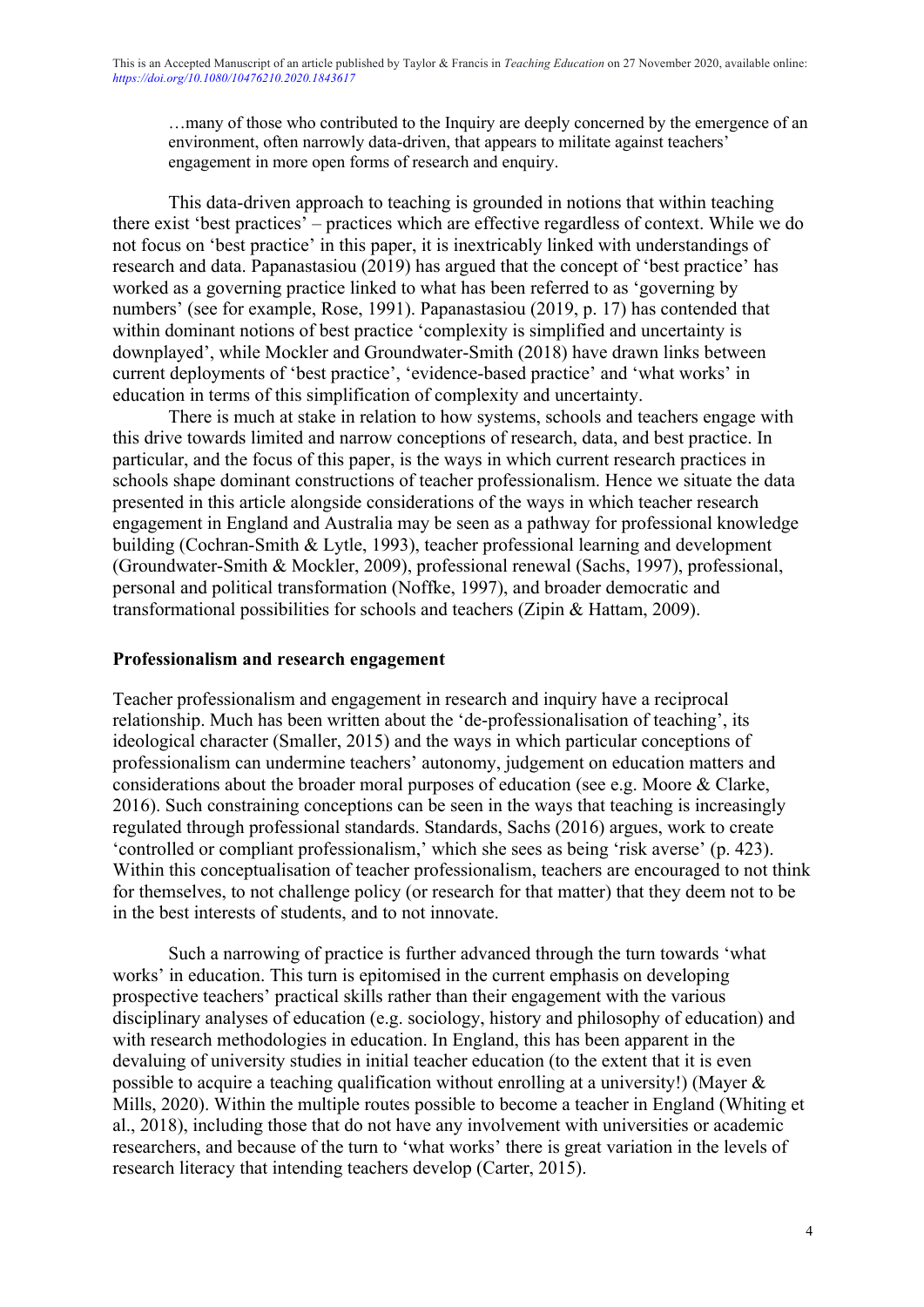However, it is not just in initial teacher education, but also in continuing professional development where this turn has been evident. For example, the English 'Standard for teachers' professional development' (DFE, 2019b, p. 8), is silent about engaging with educational theories or research methodologies. Instead the focus is on teachers understanding how and why particular practices work and how they should be implemented in their own contexts. As indicated above, Helgetun and Menter (2020) have argued that this focus on what works is symptomatic of the current 'evidence era' operating in England.

Helgetun and Menter analyse policy documents primarily related to teacher education produced from 2010, when the Conservative-Liberal coalition government took office, until the present moment. Within documents produced throughout this period, policy is justified on the basis of 'evidence'. They note that evidence can constitute such things as Ofsted results, grey literature and reports conducted for government. In the field of educational research, evidence which is valued has been obtained through randomised controlled trials. Evidence can also include something that is perceived to have worked elsewhere. When this 'evidence' is utilised in ways that do not tolerate challenge, then the consequence is often supposed 'teacher-proofed' classrooms. Such classrooms are not for those who might be deemed as exercising their own professional judgment. This compliant model of professionalism stands in stark contrast to the model implicit in Sachs' (2016) call for teaching to be recognised as a 'mature profession'.

A mature profession, Sachs claims, is characterised by trust, which shapes relations between all stakeholders in schooling. Such trust will facilitate teachers taking risks to promote learning in their classrooms and to innovate according to the specific contexts and needs of students in their classrooms. However, she suggests, such trust is backed up by the knowledge that teachers have high levels of research literacy. Being research literate, here, means being both a discerning consumer and a discerning producer of research. 'Discerning' is important. Teachers are increasingly accessing 'research' through various forms of social media. For example, the Twittersphere is replete with new forms of education activism (Thapliyal, 2018), and new research findings in education. Cain and Graves (2019) document the multiple sources from which teachers in their study accessed research, including for example blogs and online forums. Hence, becoming research literate entails becoming able to critique research, looking for its underlying assumptions and assessing the robustness of its methodologies. Our surveys were thus concerned with what teachers have read, how they have read it and then how they utilise it to inform their own research projects and practices.

As Sachs (2016) observes, being a producer of research is also critical to being research literate. Hence, teachers need to be provided with the opportunity to undertake research, with the support to enhance their research capabilities and an environment that recognises that research can lead to dead-ends, to unexpected consequences, to counterintuitive findings and on occasion, to 'unwelcome truths' (Mockler & Groundwater-Smith, 2015).

We draw attention to the definitions of research and associated concepts employed by BERA/RSA above. However, we would add to them, in accordance with Stenhouse's definition of research as 'systematic inquiry, *made public*' (1981, p. 104, emphasis original), the importance of teachers having the opportunity to present, share and critique each other's findings publicly, within the 'community of critical discourse' (Stenhouse, 1981, p.111) that best serves their professional interests and the interests of their schools and communities.

However, it is important to recognise that research is only one component of a teacher's complex work life and, unlike academics in universities, not a principal activity. This highlights the importance of partnerships between schools and universities. Indeed school-university partnerships have become increasingly common as a means to produce research with practical impacts. Although, in the support of practitioner inquiry, these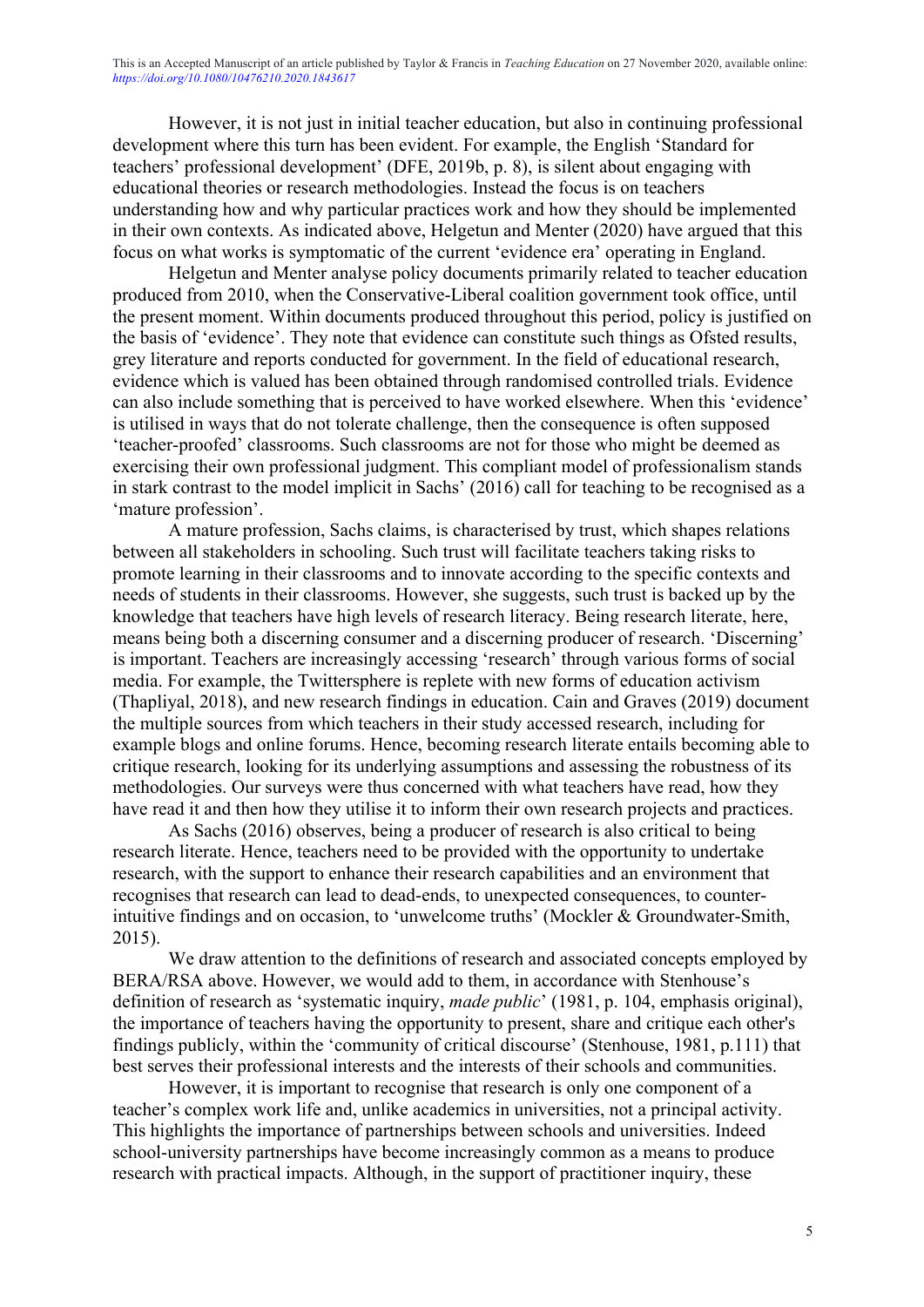partnerships, Stenhouse argued, need to contain two elements: '…first, teachers must inevitably be intimately involved in the research process; and second, researchers must justify themselves to practitioners, not practitioners to researchers' (p.113).

We now turn to the studies carried out in Australia and England to examine questions about teachers' understandings of research and their research engagement. However, underpinning our analyses of the survey responses is a recognition that both the pressures coming from academia for teachers to become more 'research literate' and from policy to be more 'data literate' work with the problematic assumption that regardless of context, including resources, time and quality of professional development, teachers are responsible not only for the educational improvement of their pupils but also of themselves. As Wilkins (2015, p. 1148) has argued, self-improving education systems are dependent on 'selfimproving teachers'. While we are of the view that research should be a key component – not the most important – of a teacher's job description, we are concerned that in its advocacy the teacher, as is so often the case, becomes the object of the argument and not a participant in its construction.

## **Methodology**

In this article, we draw on quantitative survey data gathered in two separate national contexts: England and Australia. The surveys were designed alongside each other, with the English survey (2019) drawing on the earlier Australian survey (2018). However, each remain part of separate, discrete research projects designed within the bounds of their particular context. Differences in survey items are highlighted as relevant throughout the results and discussion. Immediately below, we provide further detail regarding the recruitment process, research questions and data for each project.

## *Australia*

The Teachers, Educational Data and Evidence-Informed Practice (TEDEP) project began in Australia in 2018. The research questions for the project were as follows:

- (1) How do Australian teachers understand and engage with educational research and educational data?
- (2) How do Australian teachers understand and use evidence of their practice?
- (3) What are Australian teachers' professional learning and development needs in relation to research and data?
- (4) How are Australian teachers' professional learning and development needs similar and different across contrasting school and system contexts?

In this article, we draw on data gathered via a survey. The survey was designed in REDcap, and piloted by a small number of teachers. Participants were recruited online via social media platforms, in particular Twitter and teachers' Facebook groups, resulting in 524 survey responses. The majority of these participants were located in the state of NSW (66%), the most populous Australian state, with 25% located in Victoria, Queensland and the Australian Capital Territory, and the remaining 9% drawn from South Australia, Western Australia, Tasmania and the Northern Territory. Respondents worked across the government  $(61%)$  and private (independent and Catholic systemic, 39%) sectors<sup>1</sup>, proportions which

<sup>1</sup> In Australia, 'public' or 'government' schools are those run by state and territory governments. 'Private' or 'non-government' schools are not and, while still subject to particular curricular and teacher accreditation requirements, have distinct freedoms in relation to the charging of fees and the selective admission of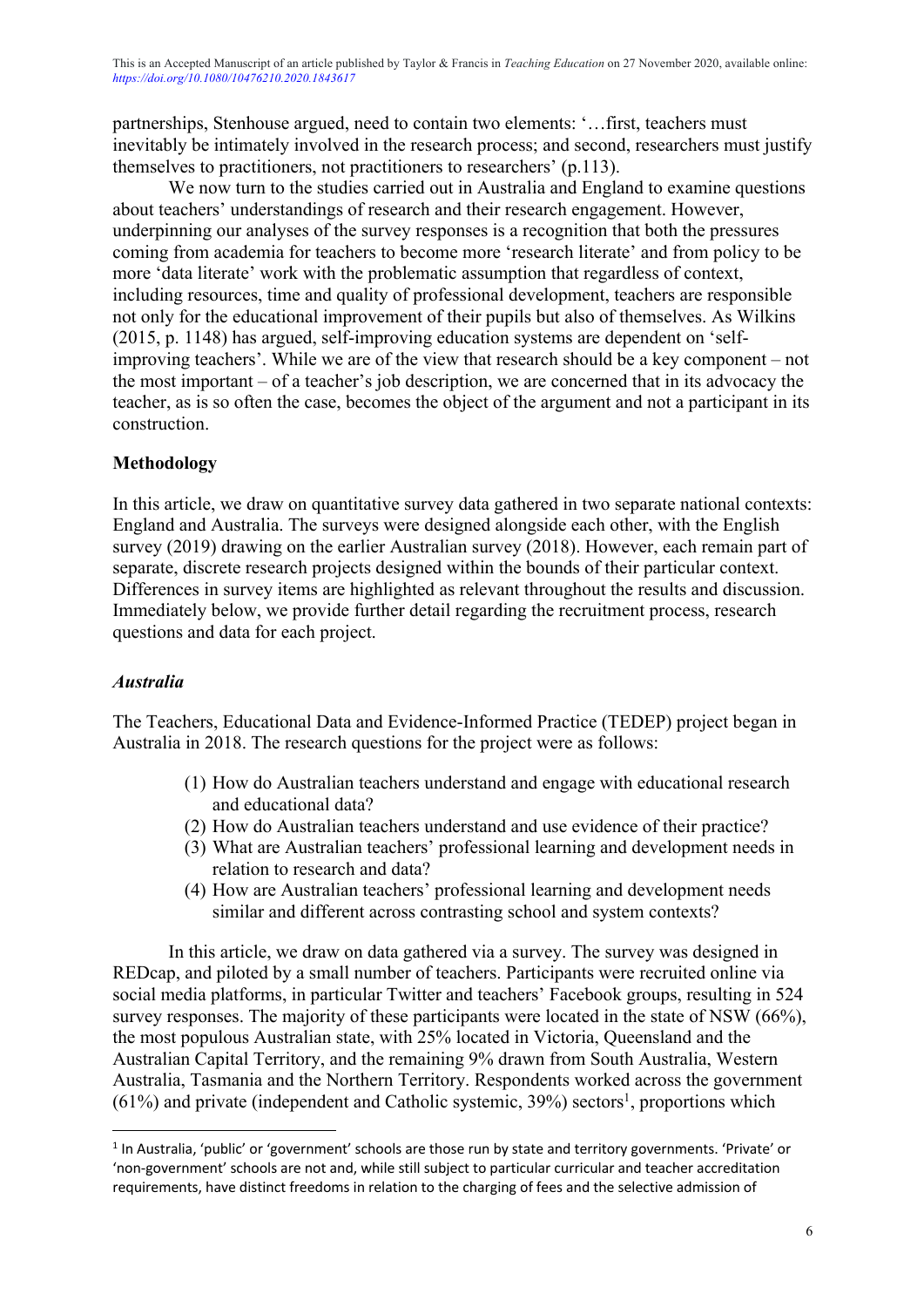roughly match those of student enrolment nationwide; and held roles including classroom teacher, middle leader, and deputy principal. Approximately half of respondents worked in primary schools ( $n=234$ ), and half in secondary ( $n=231$ ), with a small number choosing the options of middle school  $(n=12)$ , k-12  $(n=31)$  or 'other'  $(n=5)$ .

## *England*

The Teachers' Use of Research Project began in 2019 as a collaboration between the Centre for Teachers and Teaching Research (CTTR) at UCL Institute of Education and the Chartered College of Teaching (CCT), the national professional body for teachers in the UK<sup>2</sup>. We were interested in the ways in which research was used 'within teaching practice', that is how did it shape issues of pedagogy, curriculum and assessment in the school. The research questions for the project were:

- (1) What are participants' views on the use of research within teaching practice?
- (2) How is research evidence used within teaching practice?
	- a. How is it interpreted and 'operationalised' in schools?
	- b. What status does research evidence have within school discourse, e.g. teaching resources, professional development and staff meetings?
	- c. How is practitioner/school level research conducted in schools and how is this used?
- (3) What are the opportunities and barriers around teacher-researcher collaboration?

In this article, we report on the project's quantitative survey findings. The survey was designed in REDcap and piloted with current teachers and those who had recently left the profession. It was then launched nationally and the link for completion distributed to all teacher members of CCT via their weekly newsletter. In addition, it was publicized through the CCT Twitter account and UCL Institute of Education schools newsletter. This yielded 145 complete responses, of which 14 were from participants who were ineligible due to their role and so were removed, leaving 131 responses. Respondents worked across the statefunded (equivalent to Australian government schools, 82%) and private (18%) sectors, meaning that teachers in private schools are somewhat over-represented in our sample, as only 7% of children are educated in private schools in England. Respondents held a wide range of roles including classroom teacher and middle and senior leadership. The majority of respondents taught in secondary schools (61%) with 27% teaching in primary schools and 11% teaching in all-through schools. Two participants did not provide information about the age range of the school in which they taught.

## **Findings**

In this section, we present descriptive statistical findings from both surveys. We present the comparable data across both settings, first providing background regarding the profile of each sample, before exploring reports of teacher skill and expertise, professional development needs, nature and frequency of research access and the reasons for such access. While both samples included a range of teacher profiles in relation to stage of career and school type, we do not disaggregate the data according to these differences as they are not the focus of our

students, as well as often having religious affiliations. We note this is different to 'public' schools in England, which in many ways bear greater resemblance to 'private' schools in Australia.

<sup>2</sup> www.chartered.college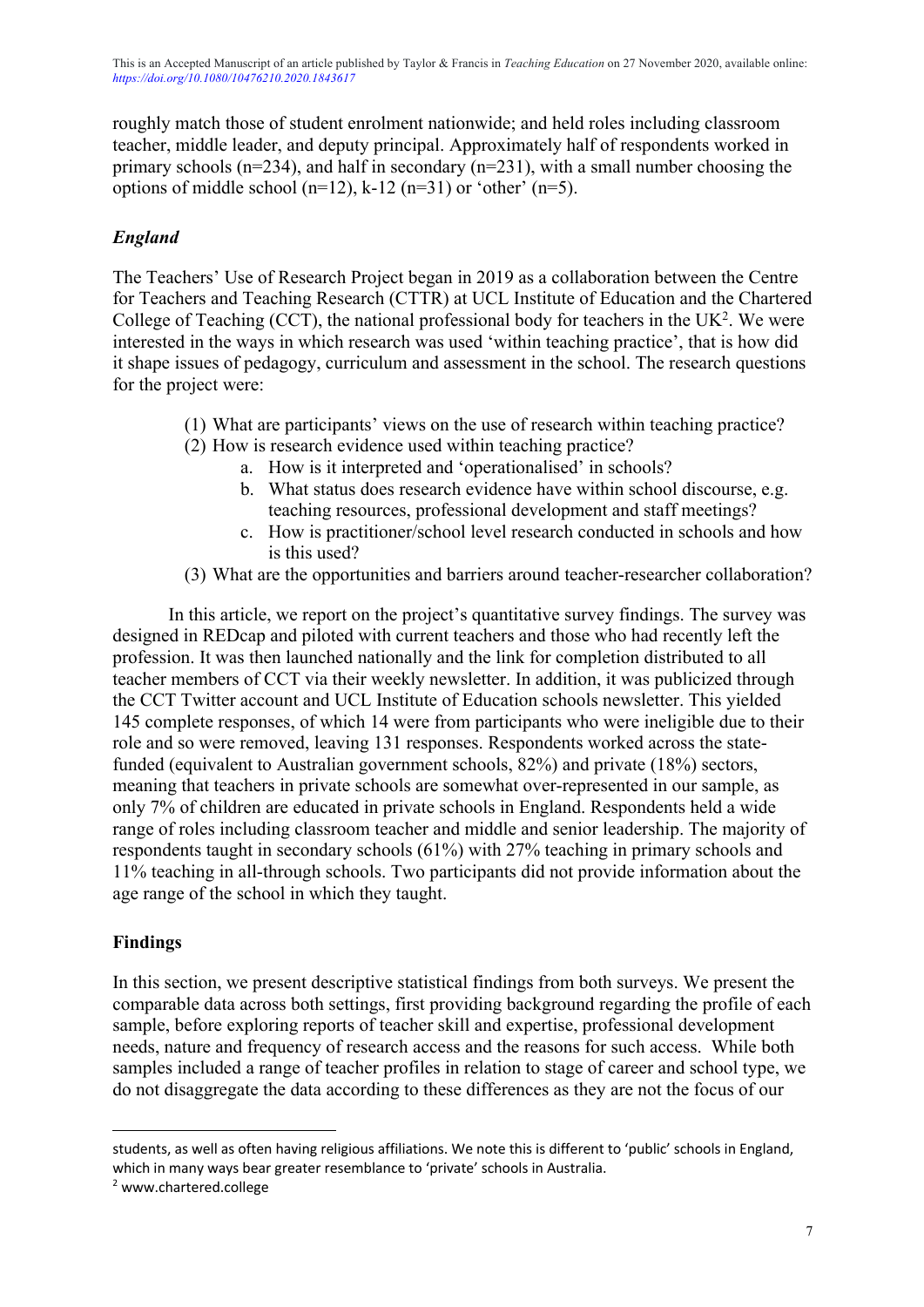investigation.

## *Sample profiles*

In both contexts, the majority of teachers in the sample had been teaching for more than 10 years, as highlighted in Figure 1.

While the Australian sample was, on the whole, more experienced than the English sample (63% of English participants had been teaching for longer than 10 years as opposed to 74% of Australian participants), in both cases the survey sample was more experienced than the general teaching population. Data from the OECD Teaching and Learning International Survey (Organisation for Economic Cooperation and Development, 2019) indicate that the percentage of teachers in Australia and England with more than 10 years since completion of their initial teacher education is 60.9% and 52.5% respectively.



Given the sampling process, where teachers were recruited either partly or entirely via social media, we might have expected to have recruited a larger proportion of younger, less experienced teachers. However, the samples were in fact skewed toward teachers with more years of experience. This suggests that issues of research engagement and data use may be of

more interest to experienced teachers in both contexts than to their younger peers.

Participants in both samples were also asked about the importance of engaging with research. Perhaps unsurprisingly, due to the sampling approaches employed, both samples reported seeing such engagement as important. Australian participants were asked how far, on a five-point scale ranging from strongly disagree (1) to strongly agree (5), they agreed or disagreed that teachers should care about engaging with educational research, and approximately 81% either agreed ( $n=162$ ) or strongly agreed ( $n=177$ ) with this statement. Meanwhile, an even larger majority (approximately 97%) of participants in the English survey reported that it was very important ( $n=85$ ) or somewhat important ( $n=42$ ) to engage with research. While there are differences in constructs here – 'importance' versus having to 'care', the latter being potentially more personal in its interpretation – we can conclude from these profiles that the teachers in both samples were generally well-disposed toward using and engaging with and in research, an orientation we must bear in mind in interpreting their responses to questions regarding their skills and experiences in doing so. This suggests that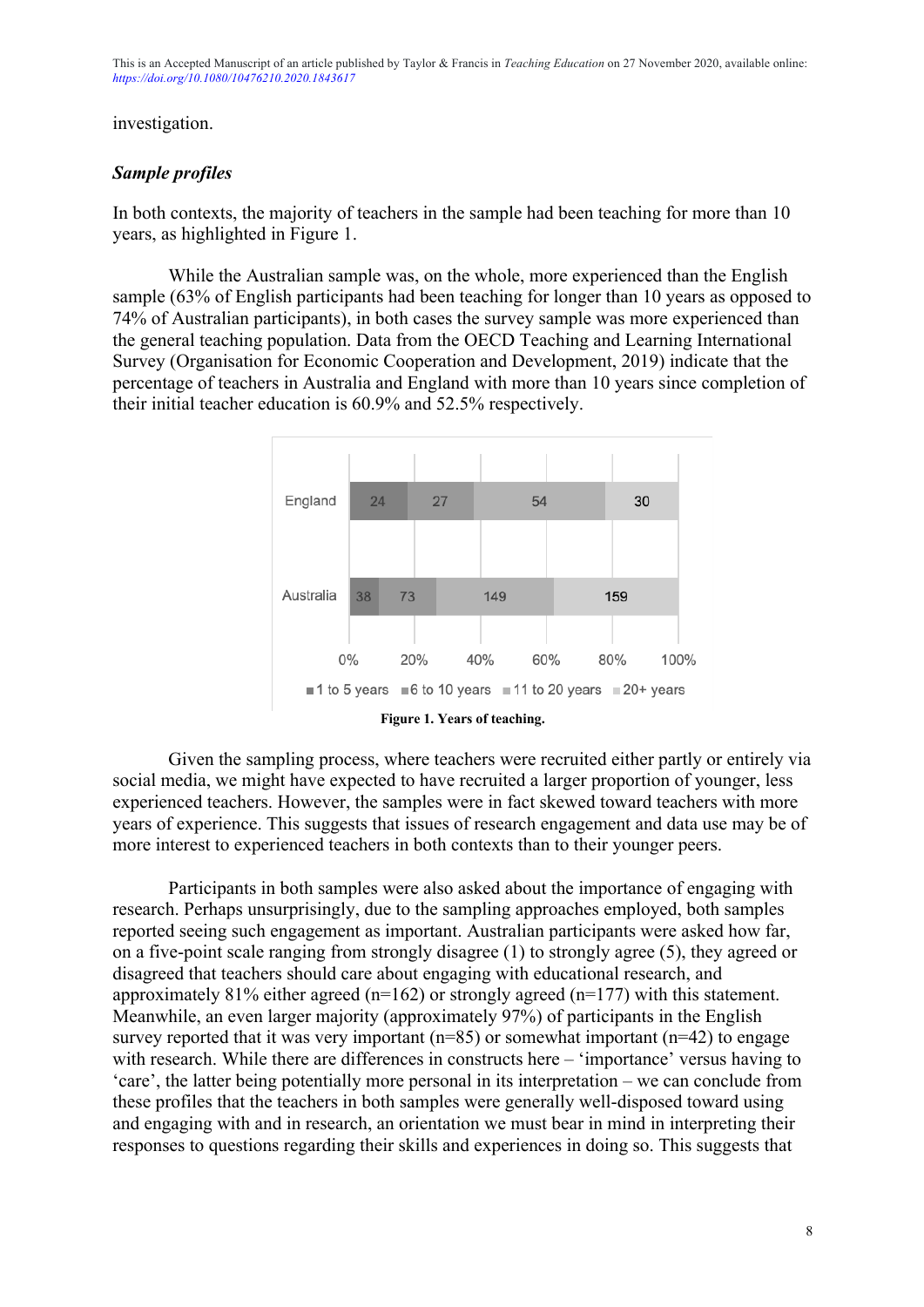our samples may not be representative of the teaching profession as a whole, but provide a window into the experiences of more research-engaged teachers.

## *Teacher skill, expertise and confidence*

Both surveys included items relating to respondents' perceptions of their skill and expertise (Australia) and confidence (England) in engaging with educational research. In both cases participants were asked to respond on a five-point scale ranging from least skilled/confident (1) to most skilled/confident (5). Respondents in the Australian survey were asked to indicate how far they agreed with a range of statements related to their skills and expertise in reading and using research in their work (see Figure 2). Over 80% of the Australian sample agreed or strongly agreed that they are skilled at collecting their own data from their students about their learning, and that they are good at evaluating the quality of published research. This latter item is particularly interesting as less than 60% and 50% of respondents indicated that they were good at reading and interpreting educational research that uses qualitative and quantitative data respectively, which would seemingly indicate that few respondents feel accomplished at utilising both. Almost 80% of respondents agreed that they are good at interpreting and using the data available to them at their school while approximately 70% agreed that they are good at evaluating the classroom relevance of published research and translating findings into classroom practice. The lowest agreement (40%) was in teachers designing their own research projects to investigate practice.



**Figure 2. Teacher skill and expertise (Australia).**

In the English survey, participants were asked about their 'confidence' in relation to these areas as opposed to 'skill and expertise'. These constructs, although distinct, are related (in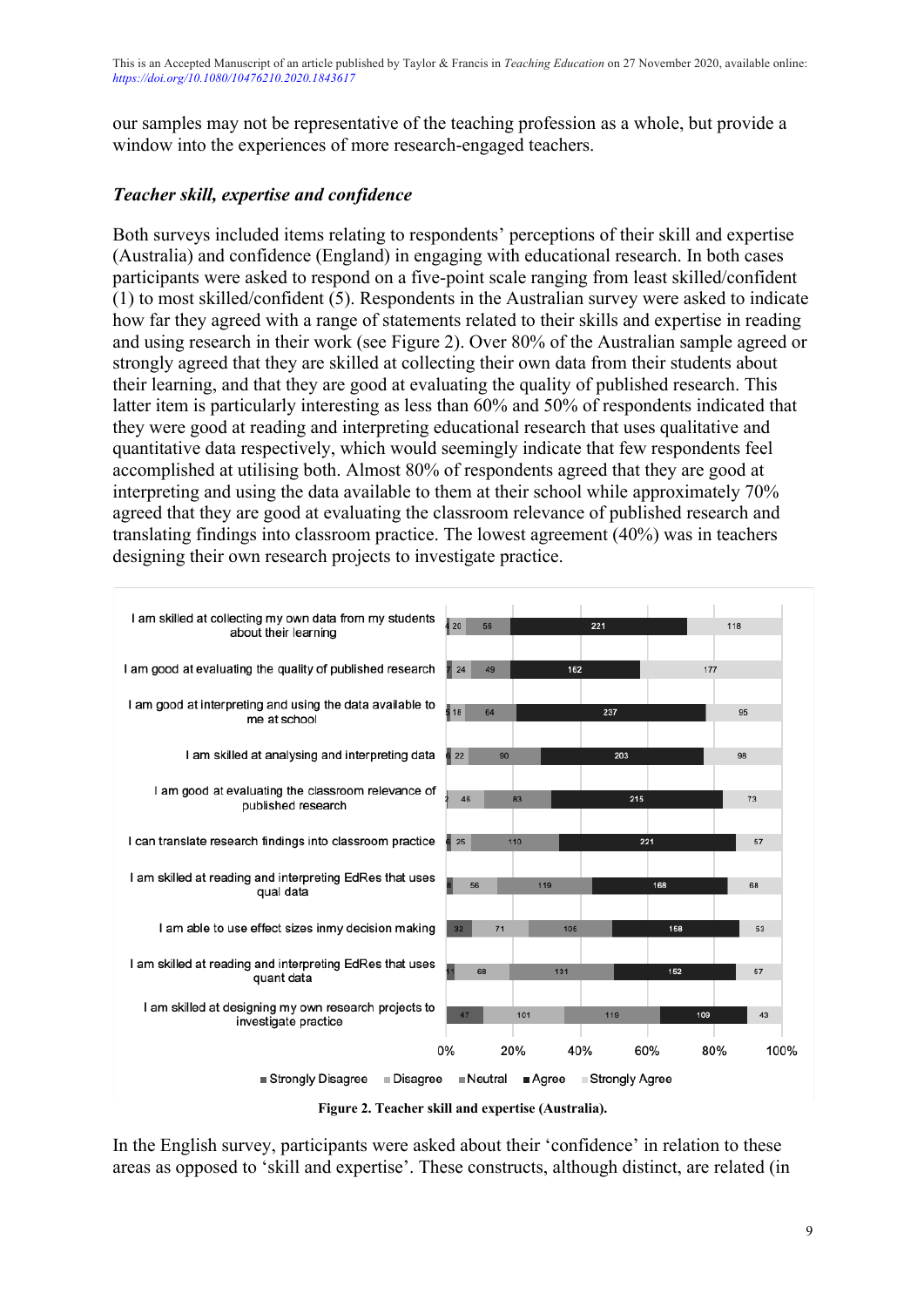self-report data particularly), as perceptions of skill and expertise can be expected to lead to feelings of confidence. Respondents for the most part expressed a high degree of confidence in their ability to handle different research-related activities (see Figure 3). Over 76% of the English sample were certain or thought that they could probably collect their own research data from pupils and 75% were certain or thought that they could probably evaluate the quality of published educational research. Participants maintained this level of confidence when asked specifically about interpreting qualitative (77%) and quantitative (73%) research evidence. A similar proportion of teachers (77%) expressed confidence (certain or could probably) with interpreting and using the data available to them at school and 71% felt confident to evaluate the classroom relevance of published research (although it is notable that in this case more responded 'I could probably do this' (47%) than 'I am certain I could do this' (24%)) and translate published research to classroom practice (80%). Teachers reported less confidence with using effect sizes in their decision making (44% certain or could probably) but were much more confident in their ability to design their own research projects (73%).



While participants perceived that they had relatively high levels of expertise and confidence overall, some particular contrasts and similarities were present in the data between the two contexts, as demonstrated in Table 1, which highlights mean responses for the two groups, which were compared using a Welch's independent samples t-test.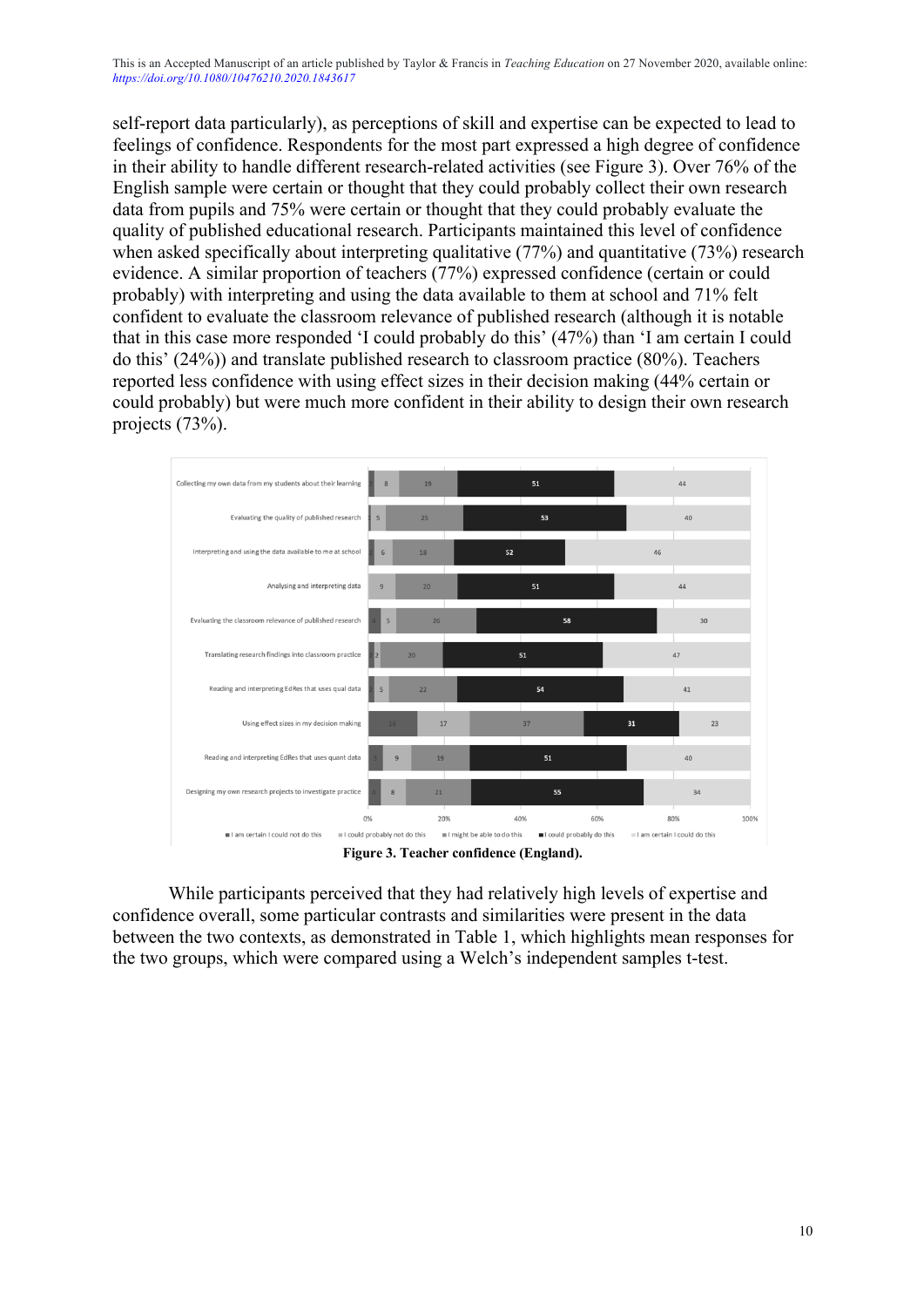|                                                                 | <b>ENGLAND</b> |           | <b>AUSTRALIA</b> |           | <b>Ind. Samples</b><br>t-Test (Welch) |     |         |
|-----------------------------------------------------------------|----------------|-----------|------------------|-----------|---------------------------------------|-----|---------|
|                                                                 | mean           | <b>SD</b> | mean             | <b>SD</b> | t                                     | df  |         |
| Designing my own research projects to investigate practice      | 3.88           | 1.00      | 3.00             | 1.17      | 8.219                                 | 226 | < 0.001 |
| Using effect sizes in my decision making                        | 3.23           | 1.27      | 3.31             | 1.13      | ۰<br>0.631                            | 184 | 0.529   |
| Reading and interpreting research that uses quantitative data   | 3.90           | 1.06      | 3.42             | 1.00      | 4.486                                 | 192 | < 0.001 |
| Evaluating the quality of published research                    | 4.02           | 0.87      | 3.53             | 0.98      | 5.348                                 | 223 | < 0.001 |
| Reading and interpreting research that uses qualitative data    | 4.00           | 0.91      | 3.55             | 0.98      | 4.751                                 | 214 | < 0.001 |
| Translating research findings into classroom practice           | 4.14           | 0.88      | 3.71             | 0.83      | 4.810                                 | 188 | $0.001$ |
| Evaluating the classroom relevance of published ed. research    | 3.85           | 0.95      | 3.74             | 0.89      | 1.149                                 | 191 | 0.252   |
| Analysing and interpreting research findings/data               | 4.02           | 0.96      | 3.87             | 0.88      | 1.557                                 | 188 | 0.121   |
| Interpreting and using data available at school about my pupils | 4.18           | 0.98      | 3.95             | 0.81      | 2.384                                 | 175 | 0.018   |
| Collecting my own data from my students about their learning    | 4.02           | 0.99      | 4.02             | 0.833     | 0.000                                 | 185 | 1.000   |

**Table 1. Comparison of teacher confidence/skills.**

On six items, respondents in the English sample reported significantly higher levels of confidence/skill than those in the Australian sample. These included designing my own research projects to investigate practice, reading and interpreting research that uses quantitative data, evaluating the quality of published research, reading and interpreting research that uses qualitative data, and translating research findings into practice, all of which were significant at the p<0.001 level. Additionally, the difference between English and Australian samples with respect to interpreting and analysing school data was significant at the p<0.05 level (t(175)=2.384, p=0.018). This could be related to the questions being framed around 'confidence' rather than 'skill' and 'expertise'; perhaps 'confidence' is a more general, and less intimidating dimension upon which to rate oneself than having to avow 'skill' and 'expertise'. Nevertheless, the higher levels reported by the English sample cohere with reports around professional development, which we discuss next.

#### *Professional development*

In relation to professional development (Figure 4 below), only a minority of Australian teachers agreed that they had received good professional development on engaging with educational research (46.5%), on interpreting and using data (39.1%), and on conducting research in their own contexts (28.2%).



**Figure 4. Professional development (Australia).**

In the English survey (see Figure 5), in contrast to their Australian colleagues, a majority of teachers agreed that they had received good professional development on engaging with educational research (52%), but it was still a minority of teachers who agreed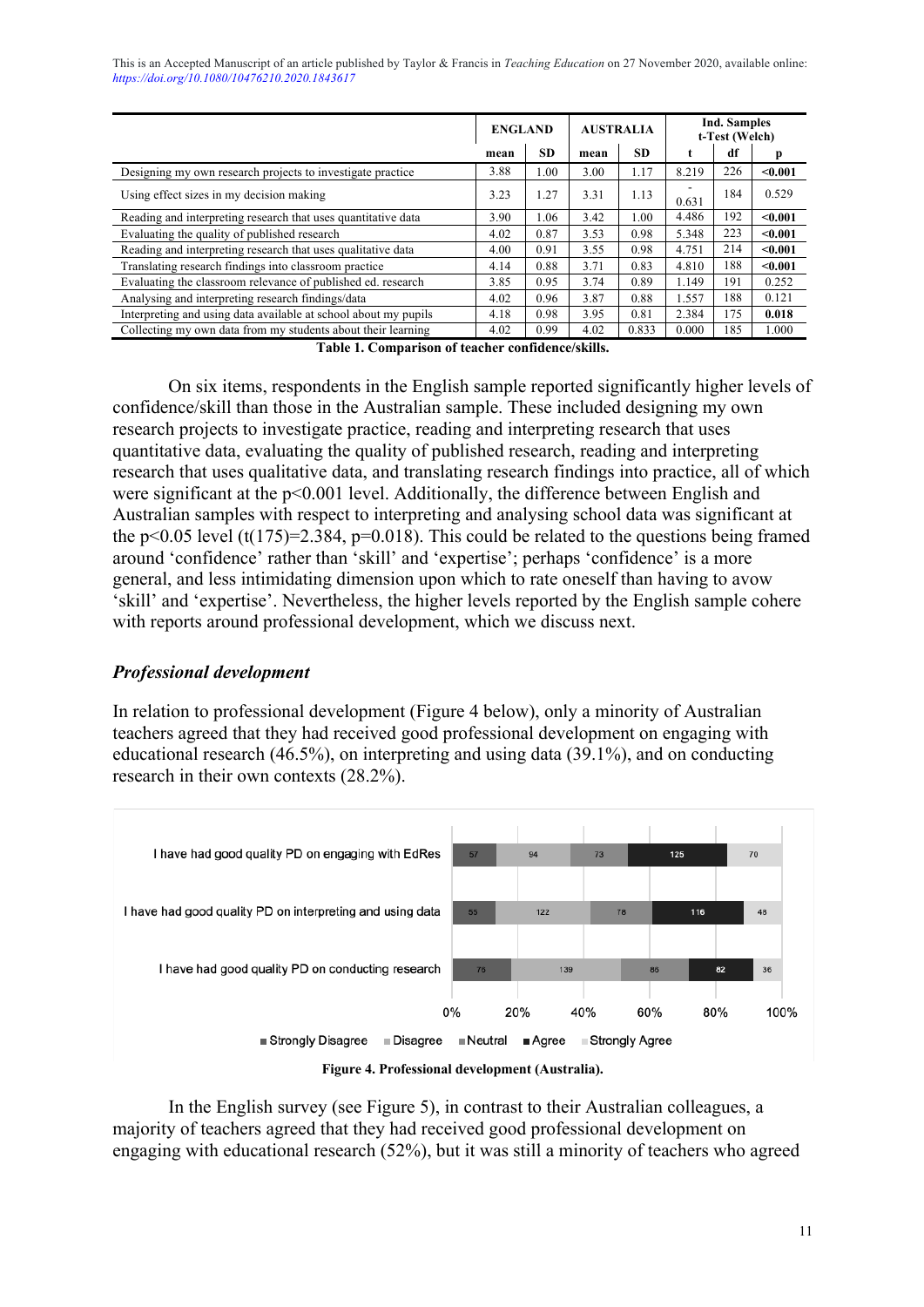that they had received good quality professional development on interpreting and using data (34%) and on conducting research in their own context (42%).



**Figure 5. Professional development (England).**

Interestingly, a comparison of the means of the English and Australian samples with respect to these items via a Welch's independent samples t-test (see Table 2) showed a significant difference only on the item I have had good quality professional development on conducting research in my own context, where teachers in the English sample reported significantly higher levels of agreement than those in the Australian sample, t(200)=2.346, p=0.020 (noting that in neither country did a majority of teachers agree that they had experienced good quality professional development in this area). This would seem to align with reports of skill and expertise, or confidence, within this domain as outlined in the previous section. Despite slightly higher levels of agreement on the part of English participants regarding their perceptions of their professional development on engaging with educational research and Australian participants on interpreting and using data, these differences were not statistically significant.

|                                                                                              | <b>ENGLAND</b> |           | <b>AUSTRALIA</b> |           | Ind. Samples<br>t-Test (Welch) |     |       |
|----------------------------------------------------------------------------------------------|----------------|-----------|------------------|-----------|--------------------------------|-----|-------|
|                                                                                              | mean           | <b>SD</b> | mean             | <b>SD</b> |                                | df  |       |
| I have had good quality professional development on engaging with<br>educational research    | 3.29           | 1.36      | 3.14             | 1.31      | 1.111                          | 210 | 0.268 |
| I have had good quality professional development on interpreting and<br>using data           | 2.85           | 1.28      | 2.95             | 1.25      | 0.785                          | 213 | 0.433 |
| I have had good quality professional development on conducting<br>research in my own context | 2.98           | 1.35      | 2.67             | .22       | 2.346                          | 200 | 0.020 |

**Table 2. Comparison of experiences of professional development.**

### *Nature and frequency of research access*

Participants in both surveys were provided with a range of different sources and access points for educational research and asked how frequently they access research related to their work via each means. Responses to the Australian survey are highlighted in Figure 6 below. Websites, social media and researchers' blogs were the most common points of access for these Australian teachers, with over 50% of participants having accessed these more than ten times over the past year. Additionally, over a third of respondents had accessed scholarly publications and professional publications more than ten times in the past year, with a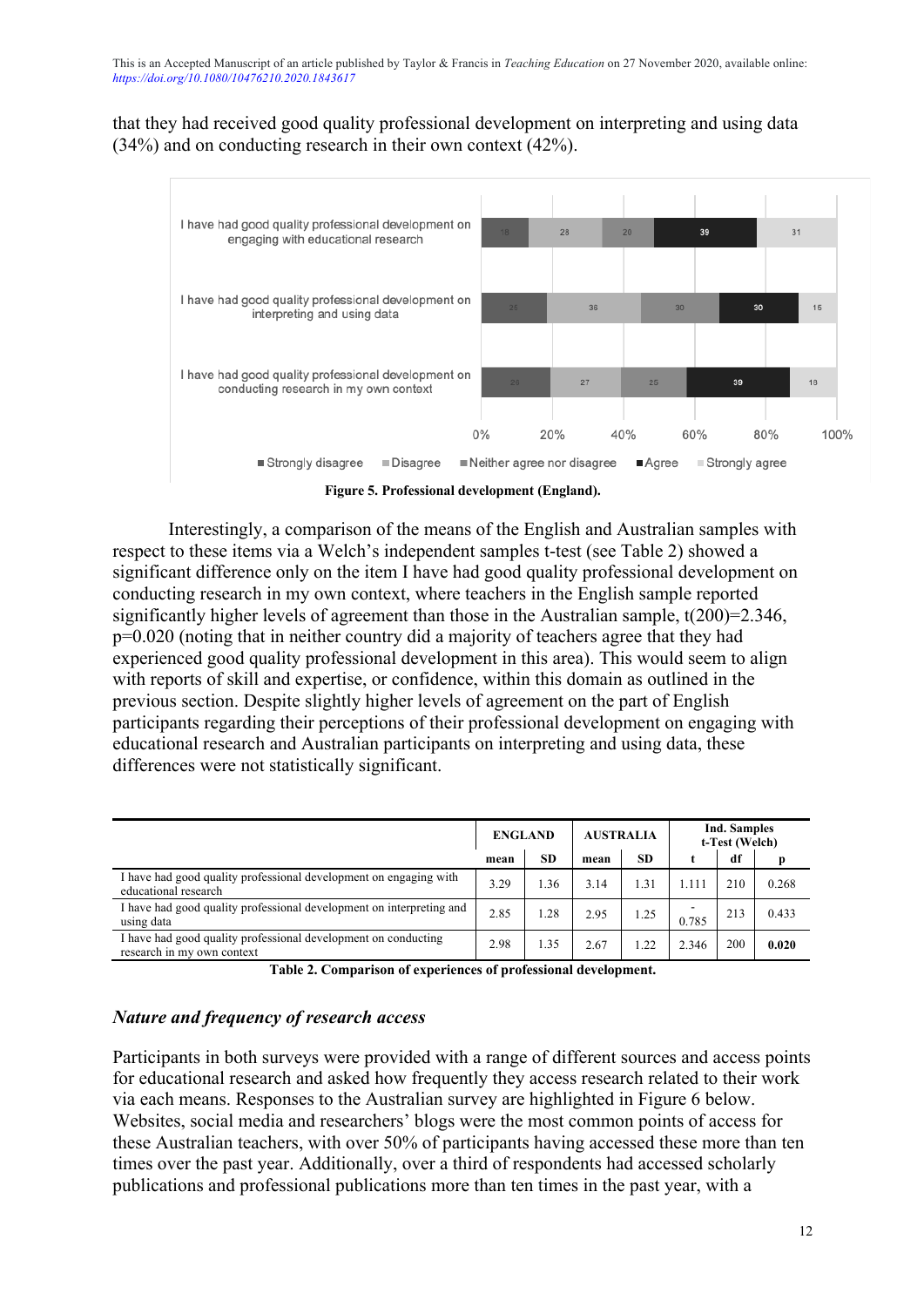substantial number in both cases having accessed these sources between five and ten times. Over 95% of participants had accessed professional publications or research in the context of formal professional development at least once in the past year, while over 80% had accessed academics or educational researchers as sources of research at least once (and approximately 50% had done so at least three or four times). Less common were university courses (although here approximately 50% had accessed research in the course of university study at least once) and professional conferences, where while 80% had accessed research in the course of professional conferences at least once, only a relatively small proportion of the respondents had done so more frequently.



**Figure 6. Accessing research (Australia).**

Participants in the English survey were asked similar questions, with responses summarized in Figure 7 below. The most frequently-used sources of educational research for English teachers were similar to those in the Australian sample, featuring Twitter, blogs and articles about research in educational publications, all of which were accessed by at least 80% of respondents termly<sup>3</sup> or more often. Over 70% of respondents reported accessing original journal articles and books by academic authors, as well as from the general news media at least termly. Research was accessed through professional development and conferences less frequently – unsurprising given the time and expense associated with these activities. Nevertheless, 87% of respondents reported accessing research through professional development and 78% through conferences at least once or twice a year, therefore only a minority of respondents did not access research at all in this way.

 $3$  The English school year is typically divided into three terms, September – December, January – Easter and Easter – July.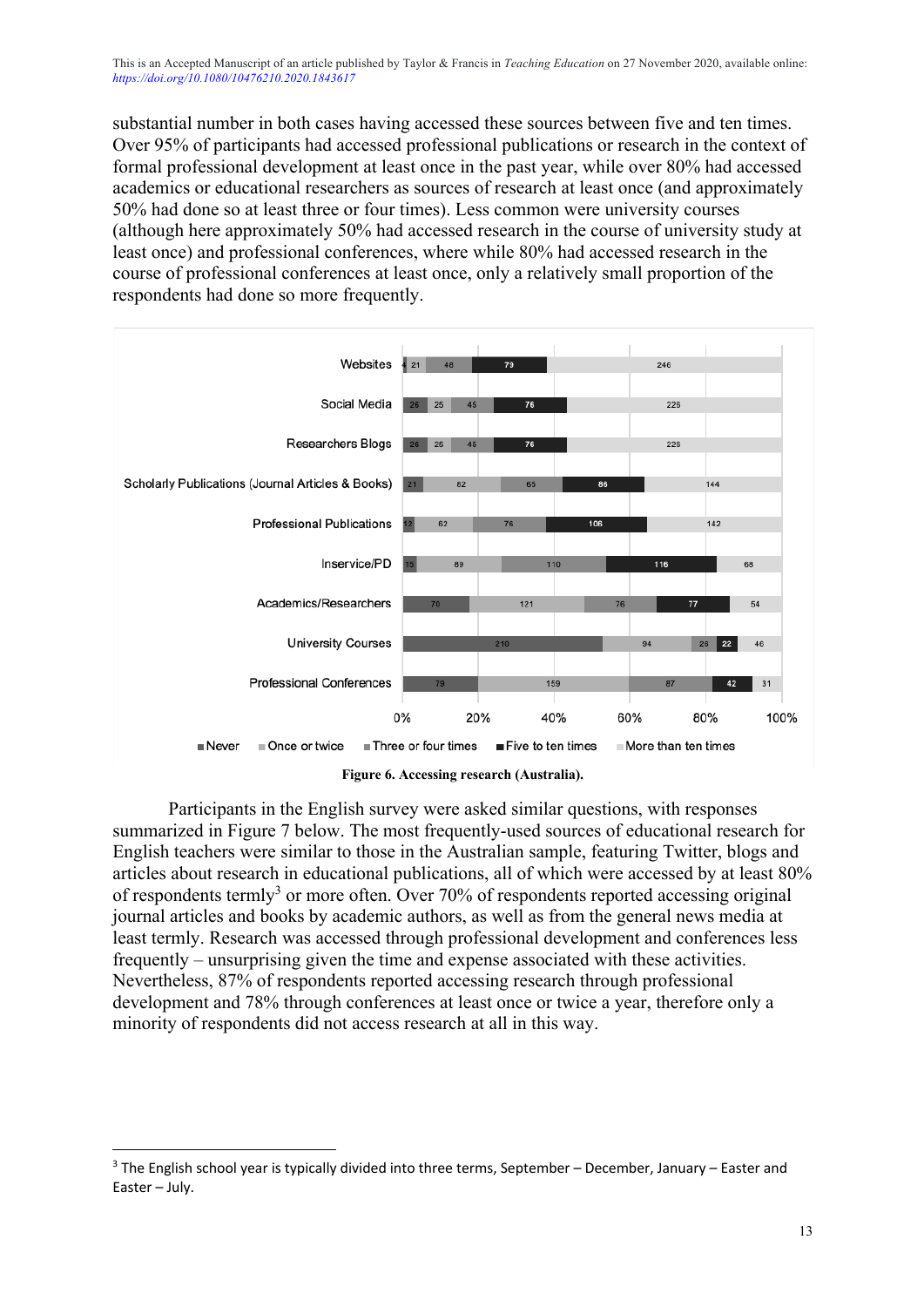

**Figure 7. Accessing research (England).**

Both sets of findings are consistent with these samples reporting high levels of engagement with educational research and data. These teachers manage to access research through a wide range of sources and do so very frequently when sources are available at low or no cost to themselves.

### *Reasons for research access*

Finally, the teachers in the Australian sample were asked to indicate the frequency of their reasons for accessing research, represented in Figure 8 below. Research was most often reported to be accessed by the Australian respondents to improve their professional practice; update their knowledge of pedagogy or assessment, or content knowledge; or to support them in developing new activities, programs, guidelines or materials. Problem solving in relation to practice and justification or validation of actions or decisions were less common motivations for accessing research, although in both cases over 50% of respondents indicated that they 'often' engaged for these purposes.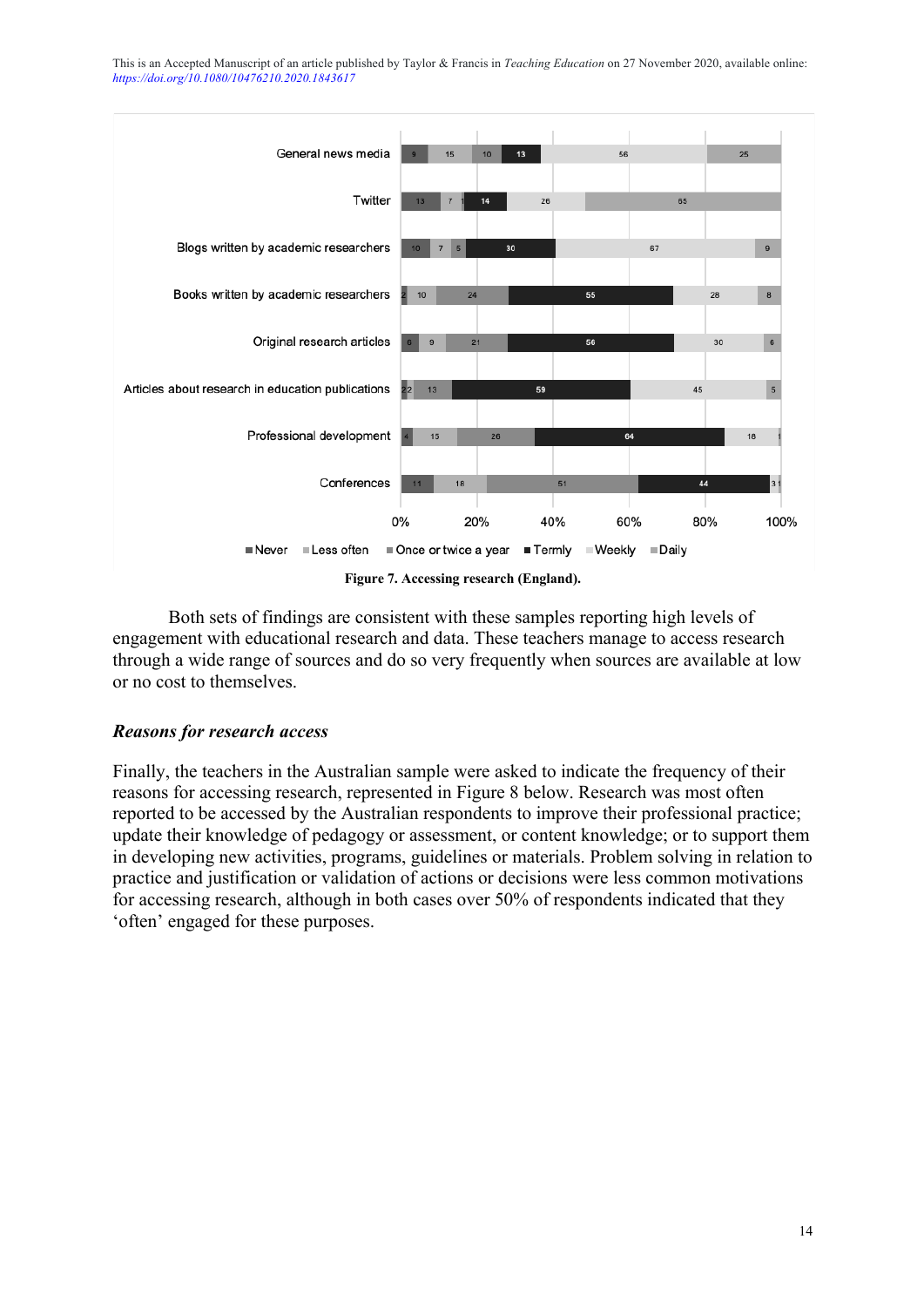

In the English survey, this topic was framed around teachers' motivations for their engagement. While this does not include analysis of frequency, these questions capture a very similar dimension of reasons for access as that in the Australian survey. Responses indicate that their reasons for engaging with educational research are personal rather than managerial (see Figure 9). Teachers were most likely to agree or strongly agree that they engaged with educational research for reasons of curiosity (95%), improving their teaching (95%), expanding their practice (96%), expanding their thinking about a topic (94%), out of a sense of professional responsibility (94%), and for the sake of critical engagement with their context (91%). Teachers were much less likely to report that they engaged with research because it was an expectation of senior leaders in their school (30%) or because it was required for an academic or professional qualification (26% and 27%, respectively).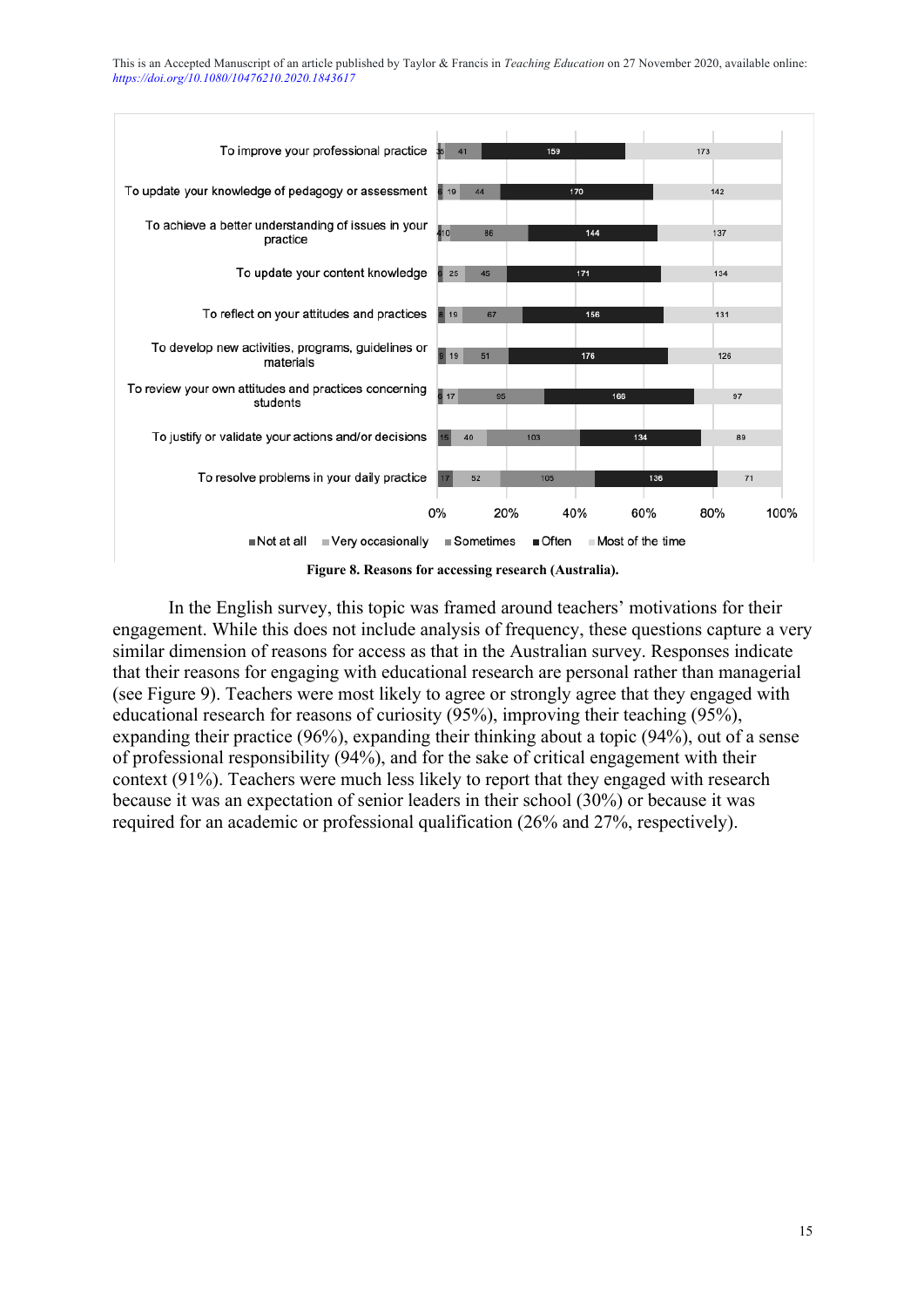

**Figure 9. Reasons for accessing research (England).**

Across both samples, improvements to practice are one of the highest rated reasons for engagement. Resolving immediate problems is less highly rated, as are reasons relating to system or school expectations (we note here that in a separate section of the survey, not reported here at length, expectations for 'using available data' and gathering 'systematic evidence about my teaching' were seen as higher than engaging with educational research for Australian teachers). Thus in both samples, it would seem that engaging with educational research beyond data collection and interpretation at the school and classroom level is less a system requirement than a matter of personal professional development, with teachers doing so because they identify that it will bring rewards in terms of improving teaching and critical engagement. While we do not argue that these motivations for engaging with research and data constitute an holistic reflection of teachers' orientations, they do provide a particular insight into the way their attitudes to and beliefs about research and data shape their research and data-use practices.

### **Concluding discussion**

An overall finding of the comparative analysis presented in this article is that respondents to both surveys report a considerable sense of engagement with educational data and of research literacy. This is perhaps to be expected in a self-selected sample, and there is some evidence that not all teachers feel as well-disposed as those we report on here. Borg (2009, p.358), for instance, notes a reported 'lack of time, knowledge, and access' for some teachers; similarly Cain (2017) reports the contestation of research by teachers not only due to methodological issues but perceived relevance and congruence with personal values. We should perhaps then infer that some of the particular areas of lack of confidence and engagement shown by our sample will be even more strongly the case for the teaching profession as a whole. It is also possible that the teachers in our samples are unusually engaged members of the profession overall, seemingly active on social media and making use of such formats for professional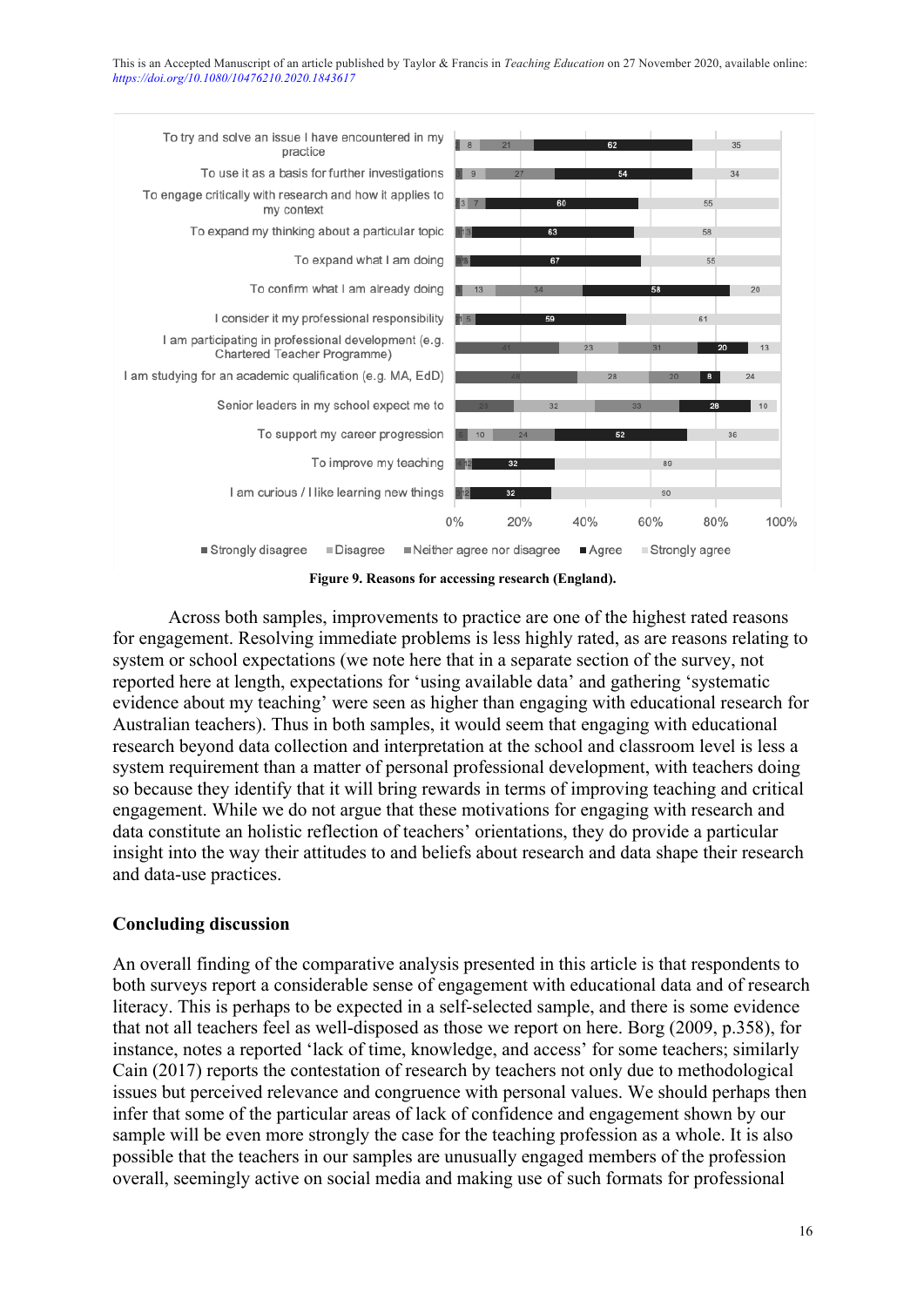purposes. Indeed, the growing role of Twitter and other social media in the academic space, and to bridge academic/practitioner divides (whether perceived or real), has been documented elsewhere (Cain & Graves, 2019). This is, however, potentially a concern, as spaces such as Twitter may present particular forms of research; any temptation towards simple conflations between 'technology, individual empowerment, and social action' (Thapliyal, 2018, p. 61) is unwise. As such, the considerable use of Twitter in our samples should be balanced with consideration of the markers of discerning research literacy (BERA/RSA, 2014; Sachs, 2016) – including understanding of distinctions between qualitative and quantitative data, and understanding statistical measures such as 'effect size', with which only a minority of respondents report comfort. We also note that while social media is an ever-present source of information for teachers, frequency of use does not necessitate impact. Engaging with a single conference or article may have a much more profound influence on a teacher's professional identity and practice than frequent engagement on social media.

Given the research-literate nature of our samples it is interesting to note that there are also some differences within and across them: they are not equally confident, and do not report equal levels of skill and expertise, across all types of research and data use. The greatest level of confidence in both countries is with reading and using published research and with collecting and using school data, suggesting that teachers are confident with consuming research and with carrying out research activities that are very close to their normal occupational practices. Across both samples teachers seem to define 'educational research' as something separate from themselves and their immediate context, with research rarely being reported as used or accessed so as to address immediate problems of practice. This reflects previous studies which have indicated that teachers can be reluctant to engage with educational research where it is not seen as directly applicable to their work (Cain, 2017; Prendergast & Rickinson, 2019), and indeed not all university-based education research would be. This sense of research being broadly relevant, yet largely external to the work of the teacher is also evident within the Australian sample, in the lack of skill and expertise reported in relation to action research, compared with the English sample. We note that the English sample also reports higher levels of 'good quality' professional development in relation to action research when compared to Australia (although both are still low overall). We note that in the Australian sample, as determined via a factor analysis conducted for a separate paper (Mockler & Stacey, 2019), higher levels of good quality professional development (as perceived by teachers) appear to be associated with higher levels of perceived importance and perceived usefulness and higher levels of personal expertise in teachers' use of educational research and data. This suggests that it may be the case that such high-quality professional development is more present in England than in Australia. Furthermore, this notion connects with Opfer, Pedder and Lavicza's observation that change and growth in teachers' professional knowledge is 'driven by personal beliefs, interests, motivations and social/historical contexts and processes rather than solely through rational and logical accumulation of knowledge and skills via participation in a learning activity' (2011, p.446). That is, in this case, teachers' orientations to educational research and data, as represented in their attitudes, beliefs and practices, have a reflexive relationship with both professional development engagement and resulting professional learning. Given that teachers in the English sample reported considerable confidence in engaging with forms of action research, compared to the Australian sample, it may be tempting to engage in policy 'borrowing' to improve teachers' understanding and expertise in the Australian context by importing practices from the English setting. Yet we note that the English sample includes a significant proportion of teachers who are members of the Chartered College of Teaching, which facilitates teacher research-engagement through the publication of a journal, Impact,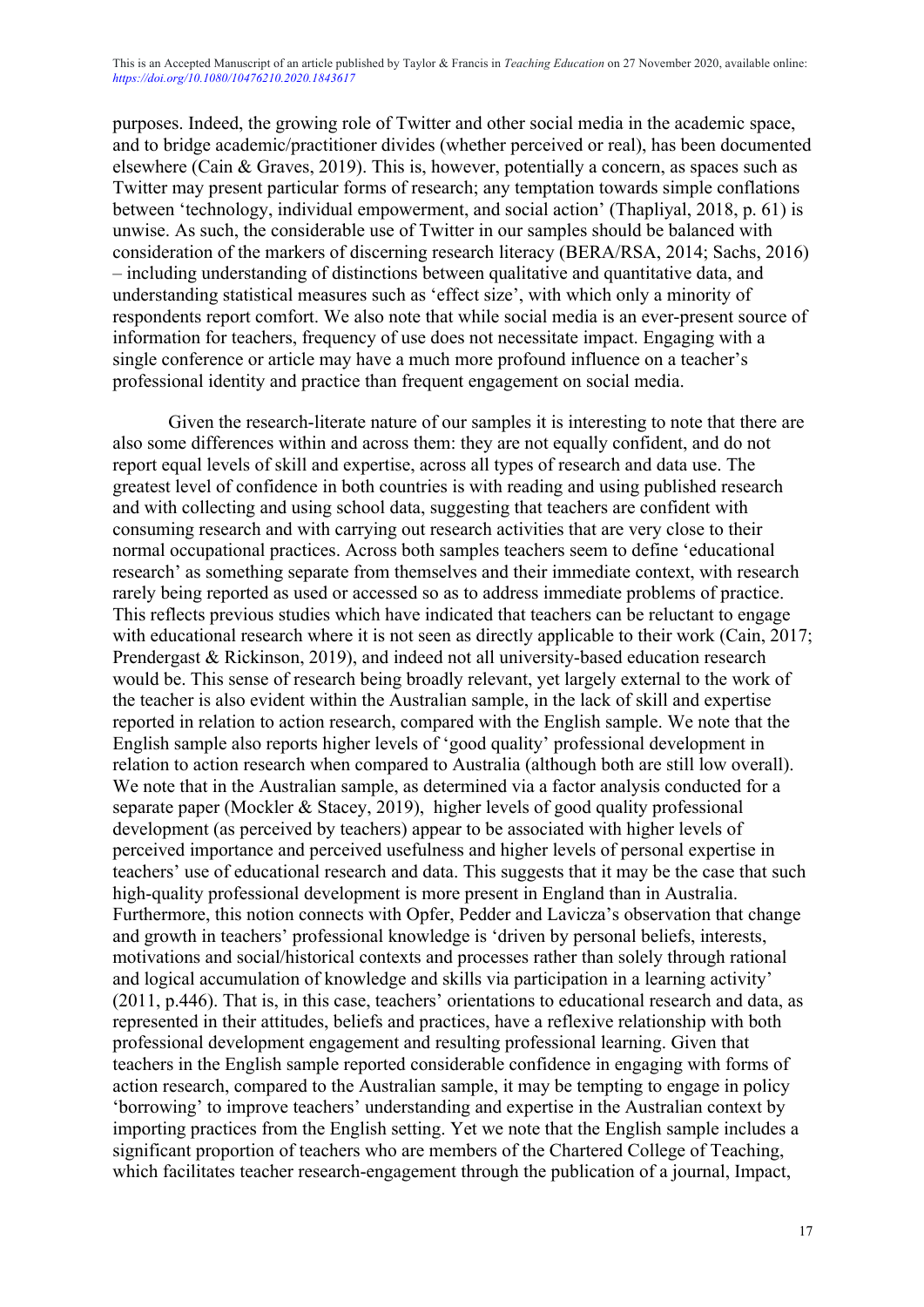and offering professional development that requires participants to engage with action research (the Chartered Teacher Programme); this may offer some explanation of the difference noted here. In addition, given that the English sample also reported greater confidence with external academic research than engaging in their own, it seems there is still a relative lack of research engagement compared with research literacy. Teachers, it seems, may be relatively 'data confident', and comfortable in making use of published academic research, but seem to be less sure when it comes to engaging with, let alone leading, richer forms of research themselves. While research is not the, or even a main focus of teachers' work in the way that it is in universities, the lack of agency that teachers seem to feel in relation to research may have implications when considering teacher professionalism – being something which teachers are subject to, rather than being involved more directly in conception and development.

This finding of teachers as feeling subject to research may also reflect the broadly comparable policy contexts at play, with an emphasis on external educational 'experts' and hierarchies of knowledge that privilege 'objective', numeric data rather than that produced from the messy realities of the everyday classroom (Helgetun & Menter, 2020; Ladwig, 2018). Indeed, the very nature of our sample as being highly engaged with both research and data may reflect this growing emphasis in both contexts, as well as the privileging of particular forms of research. In Borg's (2009, p.358) recent study of English language teachers, 'teachers held conceptions of research aligned with conventional scientific notions of inquiry'. For teachers in England and Australia, the emphasis in policy has similarly been around the analysis of (largely numeric) 'data' so as to feed into a cycle of continuous student (and teacher) improvement by particular metrics, rather than being about teachers feeling supported to ask their own questions, perhaps with 'outputs' and measures beyond increased student attainment on tests. This suggest a more 'compliant' and 'risk-averse' conceptualisation of professionalism (Sachs, 2016) in teachers across both samples.

Conversely, however, Sachs has argued that understandings of teacher professionalism cannot be separated from the contexts in which teachers work. In order to develop new forms of professionalism then, the context needs to change:

Under the right conditions, teacher learning will be inquiry oriented, personal and sustained, individual and collaborative. It needs to be supported by school cultures of inquiry and be evidence based: in such cultures where evidence is collected and the complex nature of teachers' worlds of learning and teaching is valued and where simple questions provoke thoughtful action (Sachs & Mockler, 2011, p. 252). It also requires a commitment by teachers to recognize the value of engaging in research and inquiry by collaborating with colleagues within their schools and other schools to gain insights into their practice and the application of policy priorities. (Sachs, 2016, p. 423)

We would suggest, however, that this 'commitment' can only come from enabling teachers to generate and explore their own professional concerns, whether via engaging in their own research or electing to engage with that of others. Advocating for teachers' increased research literacy and engagement should not be taken as a call for something else to be 'done to' teachers. What we instead advocate for is the reimagining of teacher professionalism such that it involves teachers in its conception and development. This, will enable the development of the kind of 'mature' profession envisioned by Sachs (2016) via 'research rich' (BERA/RSA, 2014) schools in which teachers can ask, and work on answering, their own questions. Indeed, we note that these respondents reported positive associations with research and data. Other teachers may not see research as being as relevant to their work, or feel as much confidence, or skill and expertise, with it as these teachers do. It is therefore important to find ways of supporting teachers via the provision of time, space and autonomy for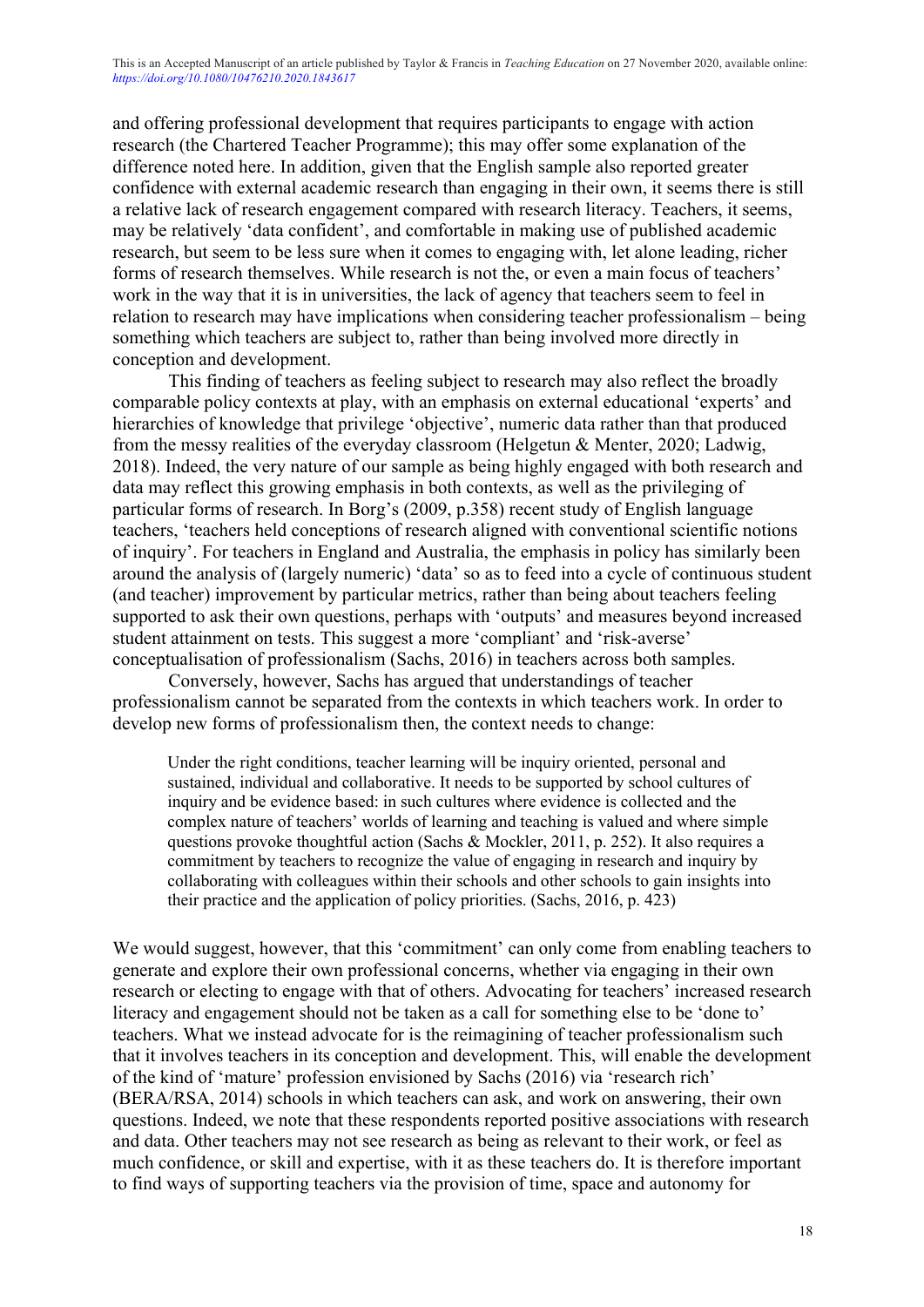meaningful engagement with research. In so doing it might be possible to bring about a shift in both current policy and practice towards teaching as a 'research-rich', 'mature' profession.

#### **Acknowledgements**

We are grateful to Dr Lisa-Maria Müller and the Chartered College of Teaching for working with us on the survey in England.

#### **Funding**

This work was supported by the Centre for Teachers and Teaching Research, UCL Institute of Education; Sydney Research Accelerator (SOAR) Fellowship, 2018-2019, University of Sydney.

#### **Notes on Contributors**

Martin Mills is the Director of the Centre for Teachers and Teaching Research, UCL Institute of Education (IOE). Martin's research interests include the sociology of education, social justice in education, alternative schooling, gender and education, school reform and new pedagogies.

Nicole Mockler is an Associate Professor in the Sydney School of Education and Social Work at the University of Sydney. Her research focuses on education policy and politics, particularly as they relate to teachers' work.

Meghan Stacey is a lecturer in the sociology of education and education policy in the School of Education at the University of New South Wales. A former high school teacher, she takes a particular interest in education policy, teachers, and the operation of dis/advantage within systems of schooling.

Becky Taylor is Senior Research Fellow in the Centre for Teachers and Teaching Research at UCL Institute of Education, where she leads on the Teaching strand of the Centre's work. She is interested in the relationship between research, policy and practice in schools, with a social justice perspective.

#### **ORCID**

Nicole Mockler http://orcid.org/0000-0002-0617-3506 Meghan Stacey http://orcid.org/0000-0003-2192-9030 Becky Taylor http://orcid.org/0000-0002-7257-4463

#### **References**

AITSL. (2011). *Australian Professional Standards for Teachers*. Melbourne: ESA.

- Ball, S. J. (2012). *Global education inc.: New policy networks and the neo-liberal imaginary*. London & New York: Routledge.
- BERA/RSA. (2014). *Research and the Teaching Profession: Building the capacity for a self-improving education system*. Final Report of the BERA-RSA Inquiry into the Role of Research in Teacher Education. London: BERA.

Borg, S., 2009. English Language Teachers' Conceptions of Research. Applied Linguistics, 30 (3), 358–388.

Cain, T. (2017). Denial, opposition, rejection or dissent: why do teachers contest research evidence? *Research Papers in Education, 32*(5), 611-625. doi:10.1080/02671522.2016.1225807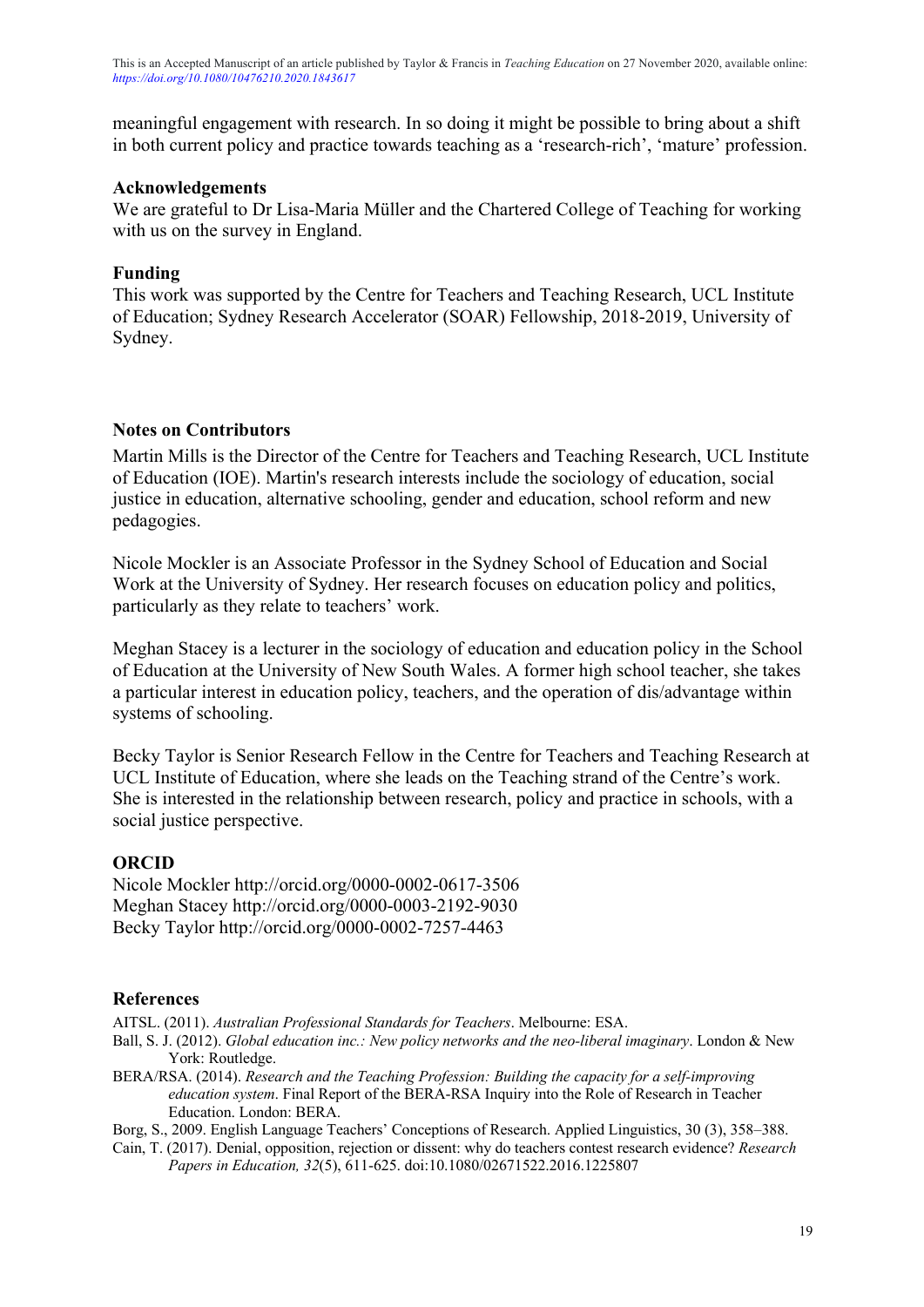- Cain, T., & Graves, S. (2019). Building a research-informed culture. In T. Cain (Ed.), *Becoming a researchinformed school: Why? What? How?,* pp. 99-119*.* London: Routledge.
- Carter, A. (2015). *Carter review of initial teacher training (ITT)*. Retrieved from UK: https://www.gov.uk/government/publications/carter-review-of-initial-teacher-training
- Cochran-Smith, M., & Lytle, S. (1993). *Inside/Outside: Teacher Research and Knowledge.* New York: Columbia University Teachers' College.
- Cochran-Smith, M., & Lytle, S. (2009). *Inquiry as stance: Practitioner research for the next generation*. New York: Teachers College Press.
- DfE. (2011). Teachers' Standards. London: DFE.
- DfE. (2016). Educational excellence everywhere. London: DFE.
- DfE. (2019a). *Early Career Framework*. Retrieved from
- https://assets.publishing.service.gov.uk/government/uploads/system/uploads/attachment\_data/file/7737 05/Early-Career\_Framework.pdf
- DfE. (2019b). *ITT Core Content Framework*. Retrieved from https://assets.publishing.service.gov.uk/government/uploads/system/uploads/attachment\_data/file/8436 76/Initial\_teacher\_training\_core\_content\_framework.pdf
- Gore, J. (2020). Why isn't this empowering? The discursive positioning of teachers in efforts to improve teaching. In A. Brown & E. Wisby (Eds.), *Knowledge, policy and practice in education and the struggle for social justice: Essays inspired by the work of Geoff Whitty* (pp. 199-216). London: UCL Press.
- Groundwater-Smith, S., & Mockler, N. (2009). *Teacher professional learning in an age of compliance: Mind the gap*. Dordrecht: Springer.
- Hargreaves, A. and Fullan, M., (2012). *Professional Capital: Transforming teaching in every school*. Abingdon, Oxon: Routledge.
- Helgetun, J. B., & Menter, I. (2020). From an age of measurement to an evidence era? Policy-making in teacher education in England. *Journal of Education Policy*. doi:10.1080/02680939.2020.1748722
- Jessop, B., Brenner, N., & Jones, M. (2008). Theorizing sociospatial relations. *Environment and Planning D: Society and Space, 28*, 389-401.
- Kemmis, S. (1988). Action research in retrospect and prospect. In S. Kemmis & R. McTaggart (Eds.), *The action research reader* (2nd ed., pp. 11-31), Geelong, Australia: Deakin University Press.
- Ladwig, J. (2018). On the limits of evidence-based learning of educational science. In G. E. Hall, L. F. Quinn, & D. M. Gollnick (Eds.), *The Wiley handbook of teaching and learning*. New Jersey, US: Wiley-Blackwell.
- Lingard, B. (2010). Policy borrowing, policy learning: Testing times in Australian schooling. *Critical Studies in Education, 51*(2), 129-147. doi:10.1080/17508481003731026
- Mayer, D & Mills, M. (2020) Professionalism and teacher education in Australia and England, *E European Journal of Teacher Education.*
- Mills, M., Howell, A., Lynch, D. & Dungan, J. (2019) Approaches to improving school attendance: Insights from Australian principals, Leadership *and Policy in Schools*, https://doi.org/10.1080/15700763.2019.1695847
- Mockler, N., & Groundwater Smith, S. (2015). Seeking for the unwelcome truths: Beyond celebration in inquiry-based teacher professional learning. *Teachers and Teaching: Theory and Practice, 21*(5), 603- 614.
- Mockler, N., & Groundwater-Smith, S. (2018). *Questioning the language of improvement and reform in education: Reclaiming meaning*. London: Routledge.
- Mockler, N., & Stacey, M. (2019). 'I'm doing something that every teacher should be doing': Understanding teachers' orientations to educational research and data. Paper presented at AARE, Queensland University of Technology, 1st-5th December.
- Moore, A., & Clarke, M. (2016). 'Cruel optimism': Teacher attachment to professionalism in an era of performativity. *Journal of Education Policy, 31*(5), 666-677. doi:10.1080/02680939.2016.1160293
- Noffke, S. (1997). Professional, personal, and political dimensions of action research. *Review of Research in Education, 22*(1), 305-343.
- Opfer, V. D., Pedder, D. G., & Lavicza, Z. (2011). The role of teachers' orientation to learning in professional
- development and change: A national study of teachers in England. *Teaching and Teacher Education*, 27(2), 443-453.
- Organisation for Economic Cooperation and Development. (2019). TALIS 2018 Results. Retrieved from http://www.oecd.org/education/talis-2018-results-volume-i-1d0bc92a-en.htm

Papanastasiou, N. (2019). Best practice as a governing practice: Producing best practice in a european commission working group. *Journal of Education Policy*, 1-22.

Peck, J. (2010). *Constructions of neoliberal reason*. New York, NY: Oxford University Press.